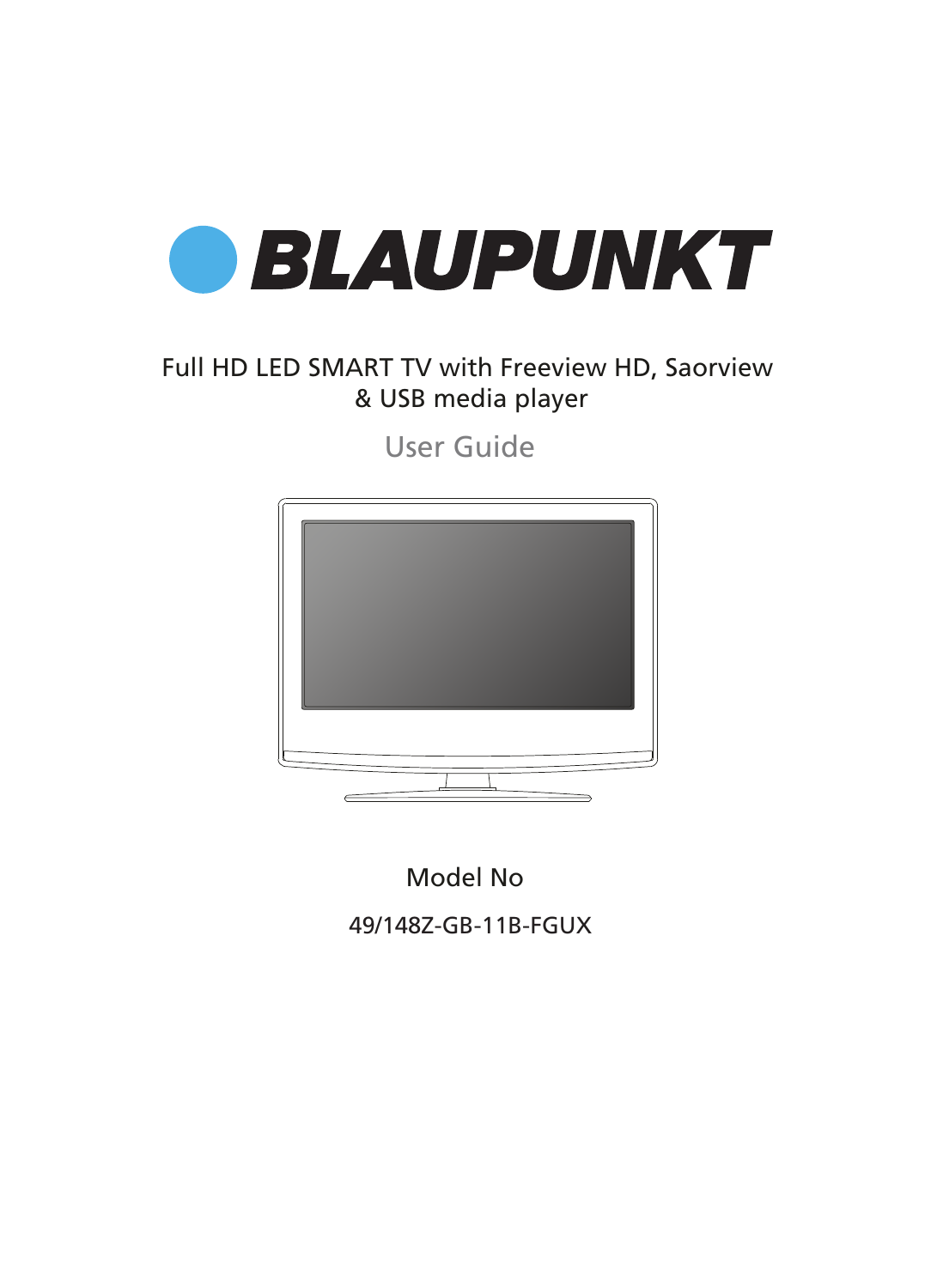## **Important safety instruction**



## **Please read these instructions. All the safety and operating instructions should be read before the appliance is operated.**

## **Warnings**

Television sets which weigh 20kg or more must be lifted and carried by at least 2 people.

This television does not contain any parts that are serviceable by the user. In case of a fault, contact the manufacturer or authorised service department. Exposing the internal parts inside the TV may endanger your life. The manufacturers guarantee does not extend to faults caused by repairs carried out by unauthorised third parties.



To prevent spread of fire, keep candles or other open flames away from this product at all times

• To reduce the risk of fire, electric shock or damage to the TV, do not expose it to dust, rain or moisture. Never expose the TV to dripping or splashing and do not place objects filled with liquids on or near the TV.

• Do not connect any external devices (DVD player, games console etc) when the TV is switched on. Disconnect both the TV and device from the mains before connecting. Only switch appliances on when the connection process is complete.

• Do not place the television in a confined space and do not obstruct the ventilation openings at the rear of the television.

• When installing on a wall, ensure the TV is at least 5cm from the wall for ventilation.

• Always ensure that the TV's ventilation openings are not covered with items such as newspapers, tablecloths, curtains, etc.

Dispose of this television and any components including batteries in an environmentally friendly manner. If in doubt, please contact your local authority for details of recycling.

• Ensure this TV is used in moderate climates only.

### **WARNING: Never place a television set on an unstable location. A television set may fall, causing serious personal injury or death. Many injuries, particularly to children, can be avoided by taking simple precautions such as:**

• Use cabinets or stands recommended by the manufacturer of the television set.

• Only use furniture that can safely support the television set.

• Ensure the television set is not overhanging the edge of the supporting furniture.

• Do not place the television set on tall furniture (for example, cupboards or bookcases) without anchoring both the furniture and the television set to a suitable support.

• Do not place the television set on cloth or other materials that may be located between the television set and supporting furniture.

Please educate children about the dangers of climbing on furniture to reach the television set or its controls.

• If your existing television set is being retained and relocated, the same considerations as above should be applied.

### **Safety**

• For your safety, this appliance is fitted with a fused 3 pin mains plug. Should the fuse need to be replaced, ensure that any replacement is of the same amperage and approved with the BSI mark.

• Never try and replace the mains plug unless you have adequate qualifications and are legally authorised to do so. In the event that a replacement mains cable is required, contact the manufacturer for a suitable replacement.

Never use the television if it is damaged in any way.

Always place the television on a flat level surface avoiding anywhere which may be subject to strong vibration.

• The ideal distance to watch the television is approximately five times the length of the diagonal measurements of the TV screen.

• Ensure the television is not placed on top of the power cable as the weight of the television may damage the cable and cause a safety hazard.

• Never place mobile phones, speakers or any other device which may cause magnetic or radio interference, near the television. If interference is apparent, move the device causing the interference away from the television.

• To disconnect the apparatus from the mains, please use the mains plug located on the underside/rear of the TV.

• Ensure that the mains plug is always easily accessible.

**WARNING: Excessive noise when using earphones and headphones can cause loss of hearing.**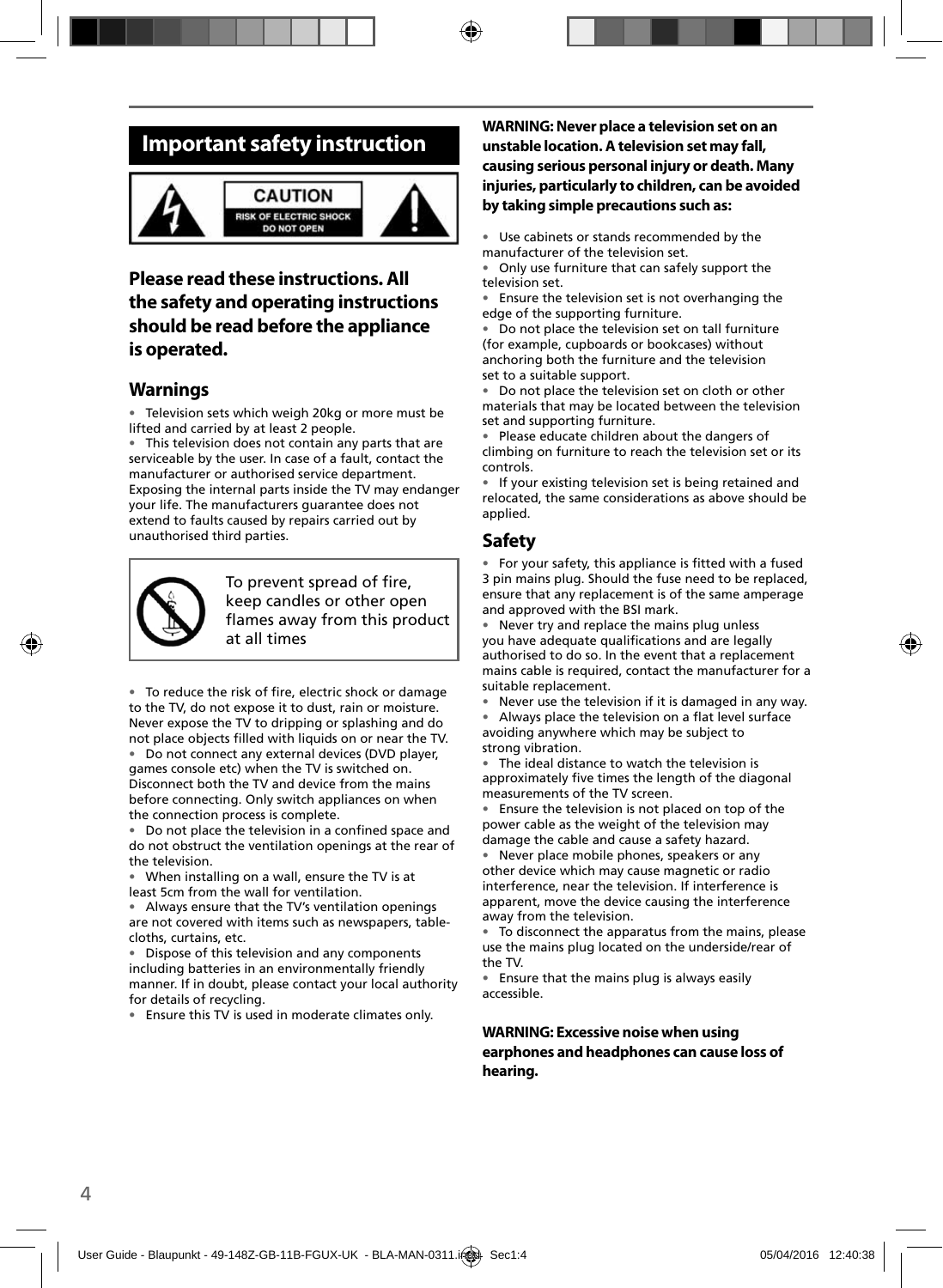## **Important safety instruction**



### **Maintenance**

• To clean your TV, wipe with a soft, dry cloth. If the surfaces are extremely dirty, use a soft cloth dipped in a soap and water solution or a weak detergent solution.

• Never use alcohol, paint thinner or benzene to clean this unit.

• Before using a chemically treated cloth, read the instructions that came with the cloth carefully.

### **CAUTION: If water or other liquid enters the television through the display panel surface, a malfunction may occur.**



## **Packaging**

The safest way to transport your item is in the original box/packaging - please save your packaging for this.

• You will need the original box/packaging in the event of warranty/service repair or support. We are unable to carry out warranty/service if you are unable to package the item correctly.

### **Important information regarding use of video**  games, computers, captions or other fixed image **displays**

The extended use of fixed image program material can cause a permanent "shadow image" on the LCD/LED panel, also known as "screen burn".

This "shadow image" can appear in the background during normal viewing. This type of irreversible LCD/LED panel deterioration can be limited by observing the following steps:

1. Reduce the brightness/contrast setting to a minimum suitable viewing level.

2. Do not display the fixed image for extended periods of time.

3. Turn the power off when not in use.

Examples of images that are more likely to cause "screen burn" are as follows (this is not an exhaustive list):

• TV channel logos: e.g. shopping channel logos and pricing displays - especially if they are bright and stationary. Moving or low-contrast graphics are less likely to cause ageing of the screen.

- Time displays.
- Teletext: Do not view a stationary page for a long period of time
- TV/DVD menus: e.g. listings of DVD disc content.

Pause mode: Do not leave the TV in pause mode for long periods of time, e.g. when watching DVDs or videos.

**Important: Once 'shadow image/screen burn' occurs, it will never disappear and is not repairable under warranty.**

## **How do I dispose of this product?**

**UK:** Waste electrical products should not be disposed of with household waste. Please dispose of the product at a designated collection point for recycling of WEEE. For your nearest facilities, please see www.recycle-more.co.uk or in store for details.



**ROI:** Waste electrical products should not be disposed of with household waste. Separate disposal facilities exist. Check with your local authority or retailer for recycling advice.



### **Batteries**

• Do not expose batteries to high temperatures, excessive heat, prolonged sunshine or fire as this may cause leakage, explosion or ignition.

Observe the correct polarity when inserting batteries. • Do not use different types of batteries together or mix old and new batteries.

• Dispose of batteries in an environmentally friendly way.

• Certain regions may regulate the disposal of batteries. Please consult your local authority.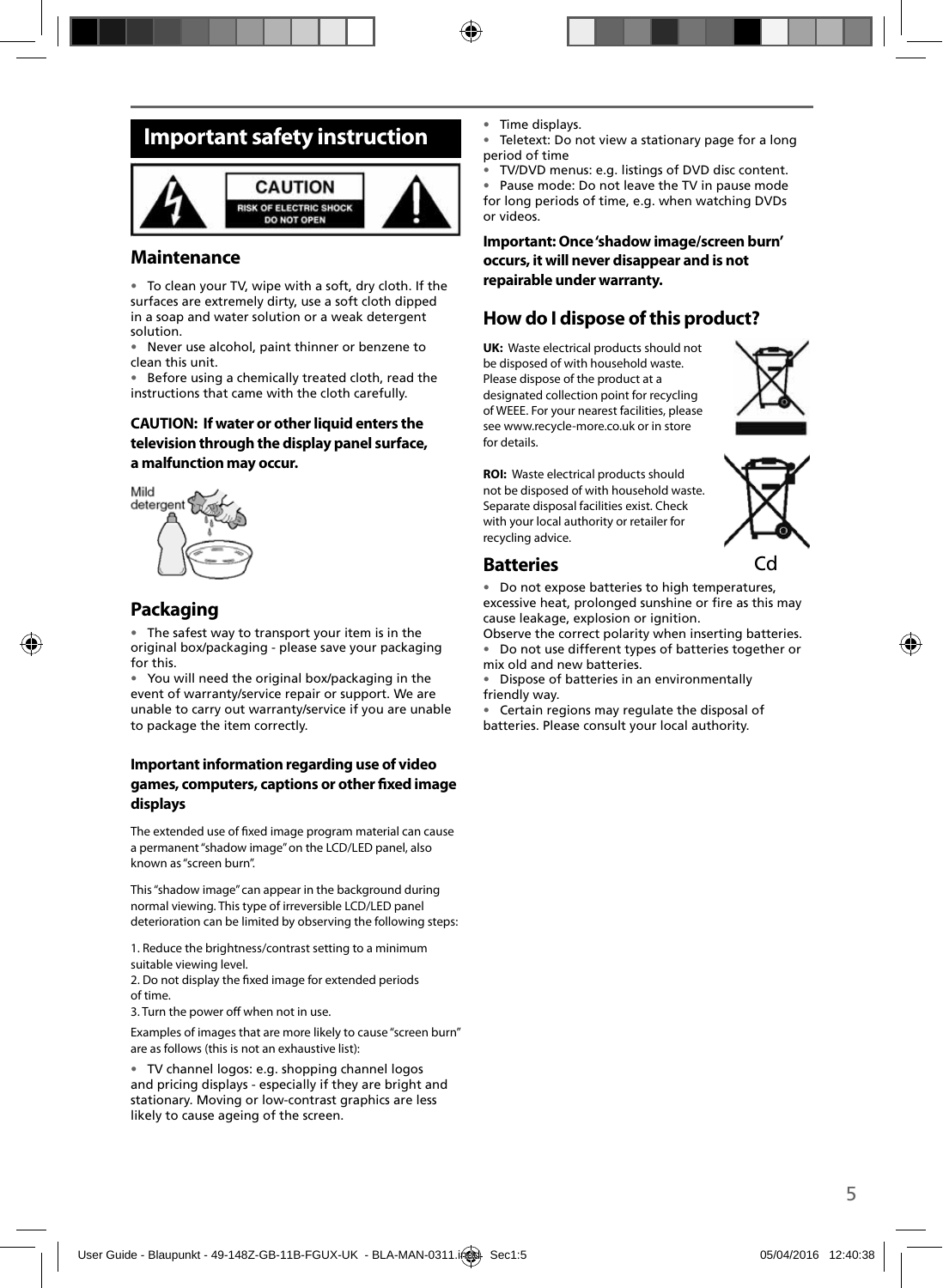## **Trademarks**

### Homi

The terms HDMI and HDMI High-Definition Multimedia Interface, and the HDMI Logo are trademarks or registered trademarks of HDMI Licensing, LLC in the United States and other countries.

### **HDTV**

The "HD TV" Logo is a trademark of DIGITALEUROPE.

### **DVB**

The DVB logo is the registered trademark of the Digital Video Broadcasting (DVB) project.



Manufactured under license from Dolby Laboratories. Dolby, Dolby Audio and the double-D symbol are trademarks of Dolby Laboratories.

#### **Youtube**

YouTube and the YouTube logo are trademarks of Google Inc.

#### **FREEVIEW**

The FREEVIEW words and logos are trade marks of DTV Services LTD. © DTV Services Ltd.

#### **SAORVIEW**

SAORVIEW is a registered trademark owned by RTÉ.

#### **CE Statement:**

Hereby, Universal Media Corporation l.t.d. declares that this LED TV is in compliance with the essential requirements and other relevant provisions of Directive 1999/5/EC.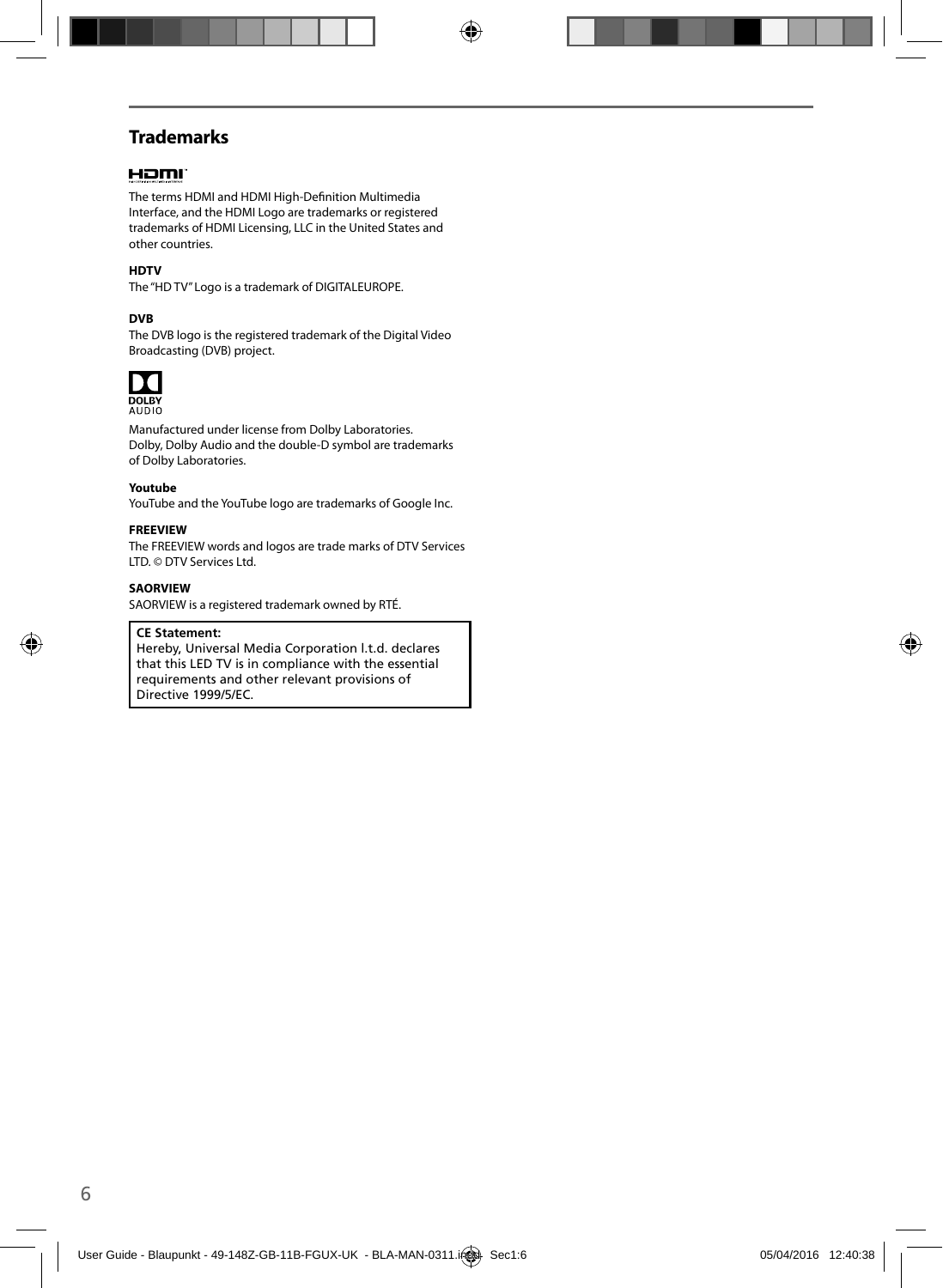# **CONTENTS**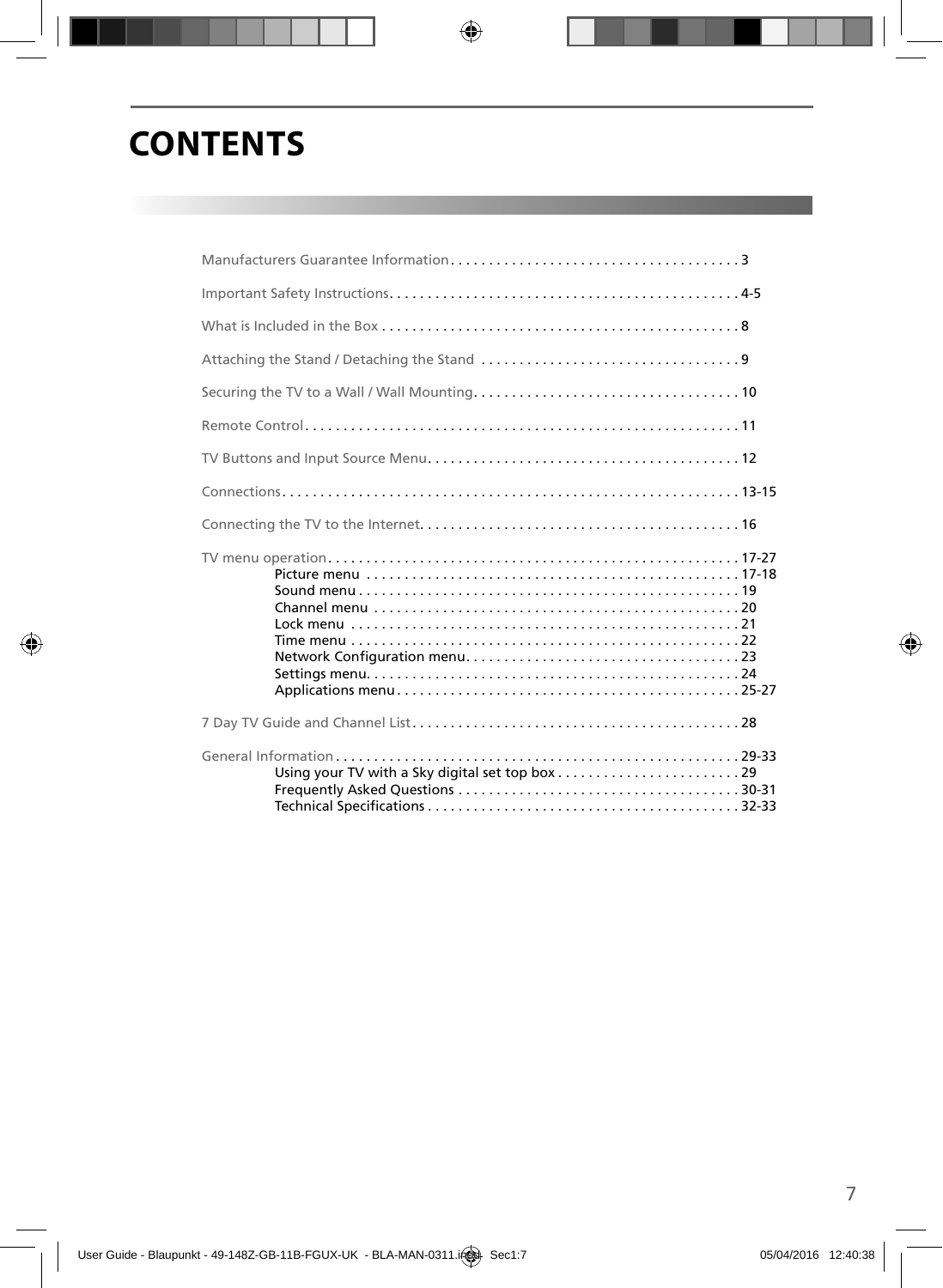# **WHAT IS INCLUDED IN THE BOX**

### Accessories

Included with this TV are the following accessories

### 1 x User Guide



### 1 x Quick Start Guide



### 1 x TV



1 x RF Cable



### 1 x Remote Control and 2 x AAA Batteries



1 x Mini Component / YPbPr



1 x Mini AV / Composite cable



1 x Stand installation pack



Please save your box/packaging as you will need this in the event of warranty/service repair or support. We are unable to carry out warranty/service if you are unable to package it correctly. The safest way to package your item in the event of warranty/service repair is in it's original box/packaging.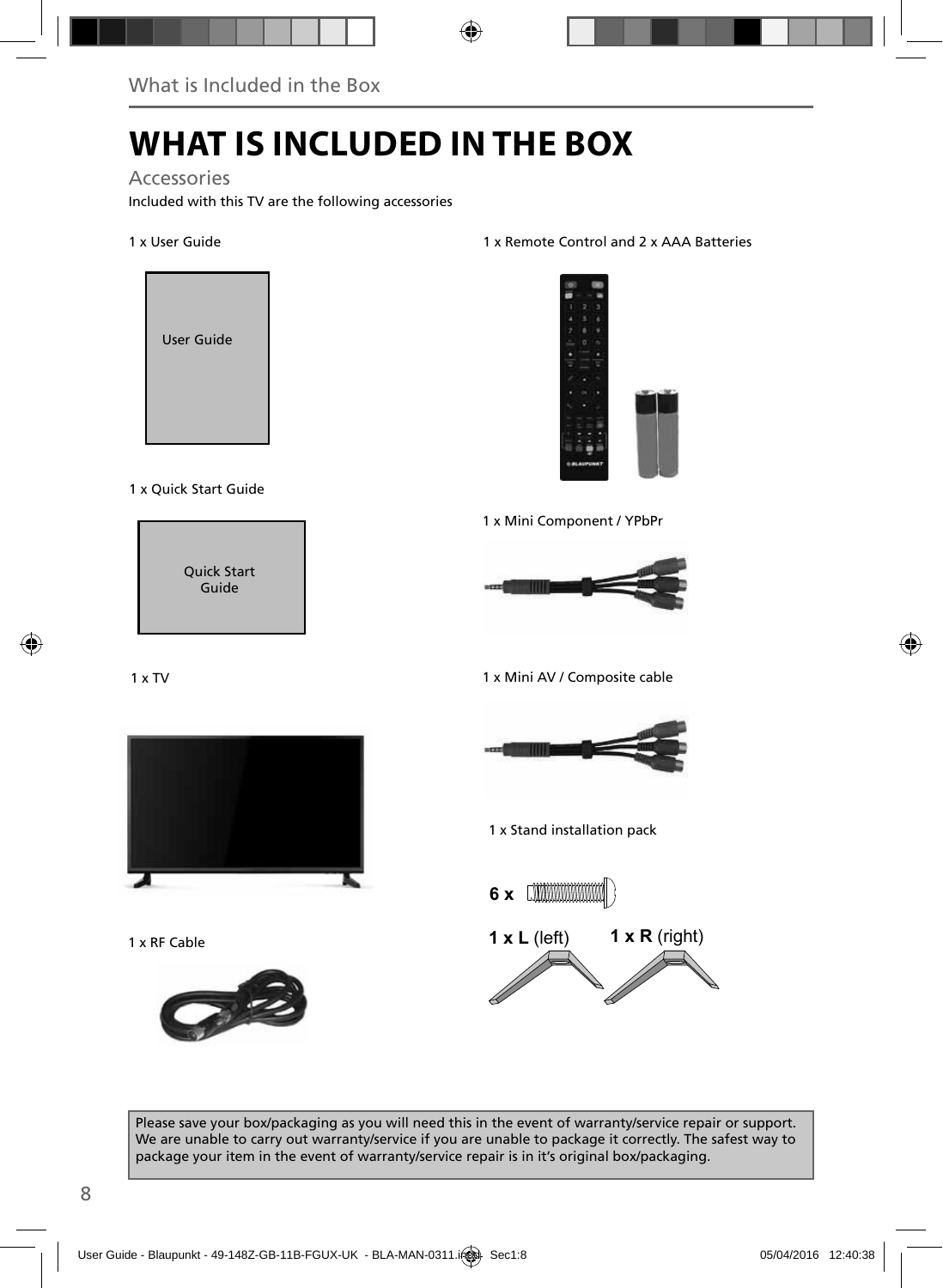# **ATTACHING THE STAND**

Attaching the stand feet

Screws that are included. To complete the stand feet installation you will require a cross head screw driver.

## **6 x** [**MMMMMMM**



(fig.1) Place the TV set on a flat and clean surface with the panel facing downwards to avoid damage, then fix the stand feet shown.

**(fig.2)** When the stand feet are installed correctly the stand feet will be longest at the front of the TV and shortest at the back with the feet pointing away from each other.

**(fig.3)** When the stand feet are in the correct position, secure the stand feet to the underside of the TV set using the 6 screws provided.

## Detaching the stand

Remove the screws highlighted then remove the stand feet from the underside of the TV set.

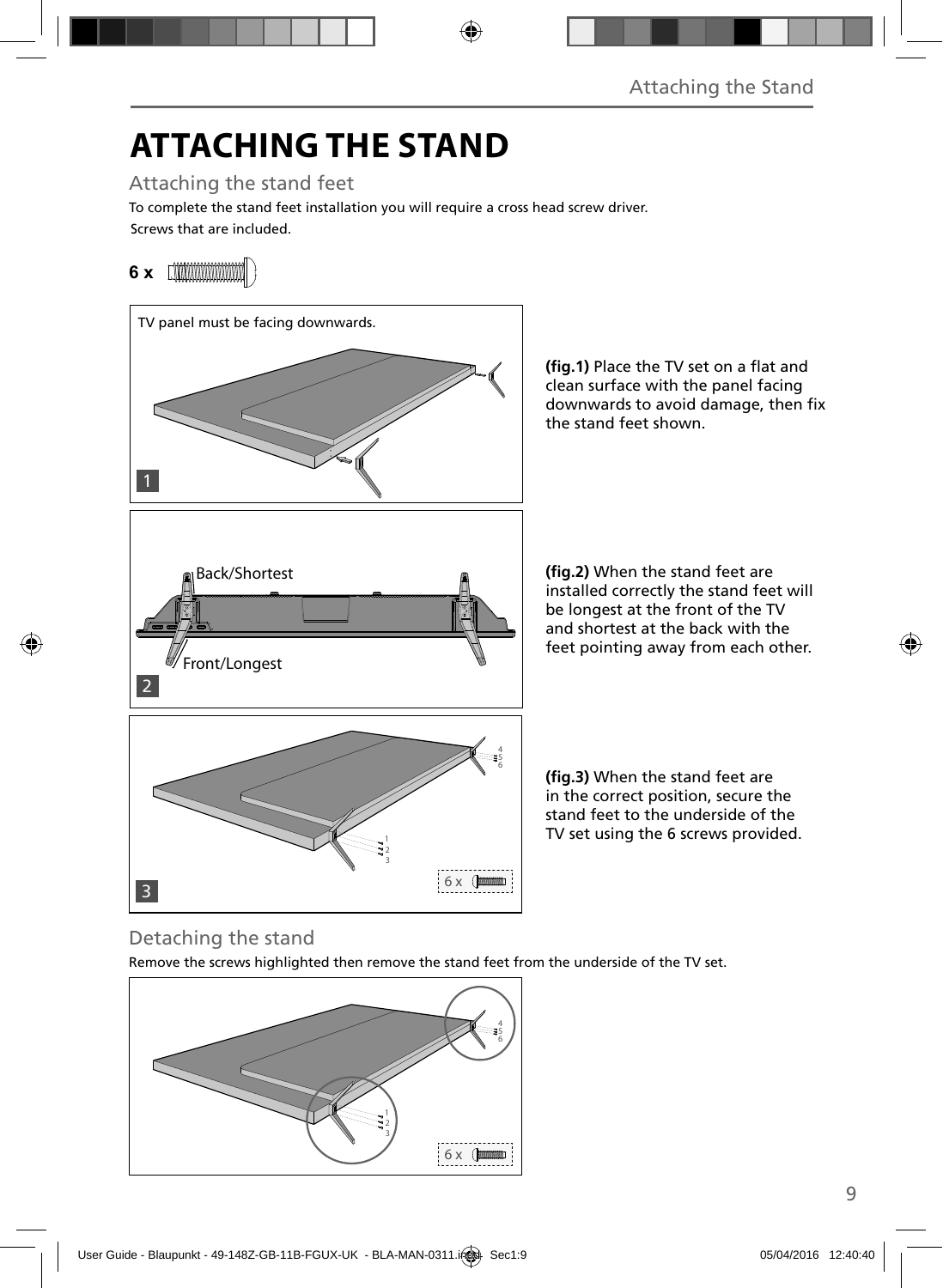# **SECURING THE TV TO A WALL**

## Securing the TV to a wall with anti-tip straps

For maximum security in the home when using a TV with its stand anti-tip straps should be fitted. These are available from supermarket websites and other websites and are an easy, inexpensive and effective way of ensuring your TV stays safely upright. Straps are designed to be attached to the rear of the TV and then tethered to the wall or the furniture the TV is stood on.

### Note - Please ensure that children do not climb on the TV set.

**A)** Using one or both of the top wall-mounting holes and screws (the screws are already supplied in the wall mounting holes) fasten one end of the fastening cord/s to the TV.







The Royal Society for the Prevention of Accidents is urging people to take care with flat-screen televisions.

RoSPA stated in 2010 that "Toddlers are particularly at risk of pulling flat-screen televisions on to themselves. They are unsteady on their feet and are attracted by colourful television images." The risk is increased as televisions become lighter.

## Wall Mounting

IMPORTANT - Before drilling any holes in the wall ensure you are not drilling where there could be any electrical wires, water or gas pipes.



1) Remove the four screws highlighted that are supplied in the wall mounting holes.

2) The wall mount can now be easily attached to the mounting holes on the rear of the TV.

For VESA wall mounting information please refer to the Technical Specification page.

For optimum viewing, if wall mounting the TV higher than eye level, the TV should be tilted downwards so that the TV's screen is 'face on'. See fig 1 and 2.



Important – If wall mounting this TV, only use the screws already provided in the wall mounting holes. Using other screws which are longer could cause irreparable damage to internal parts.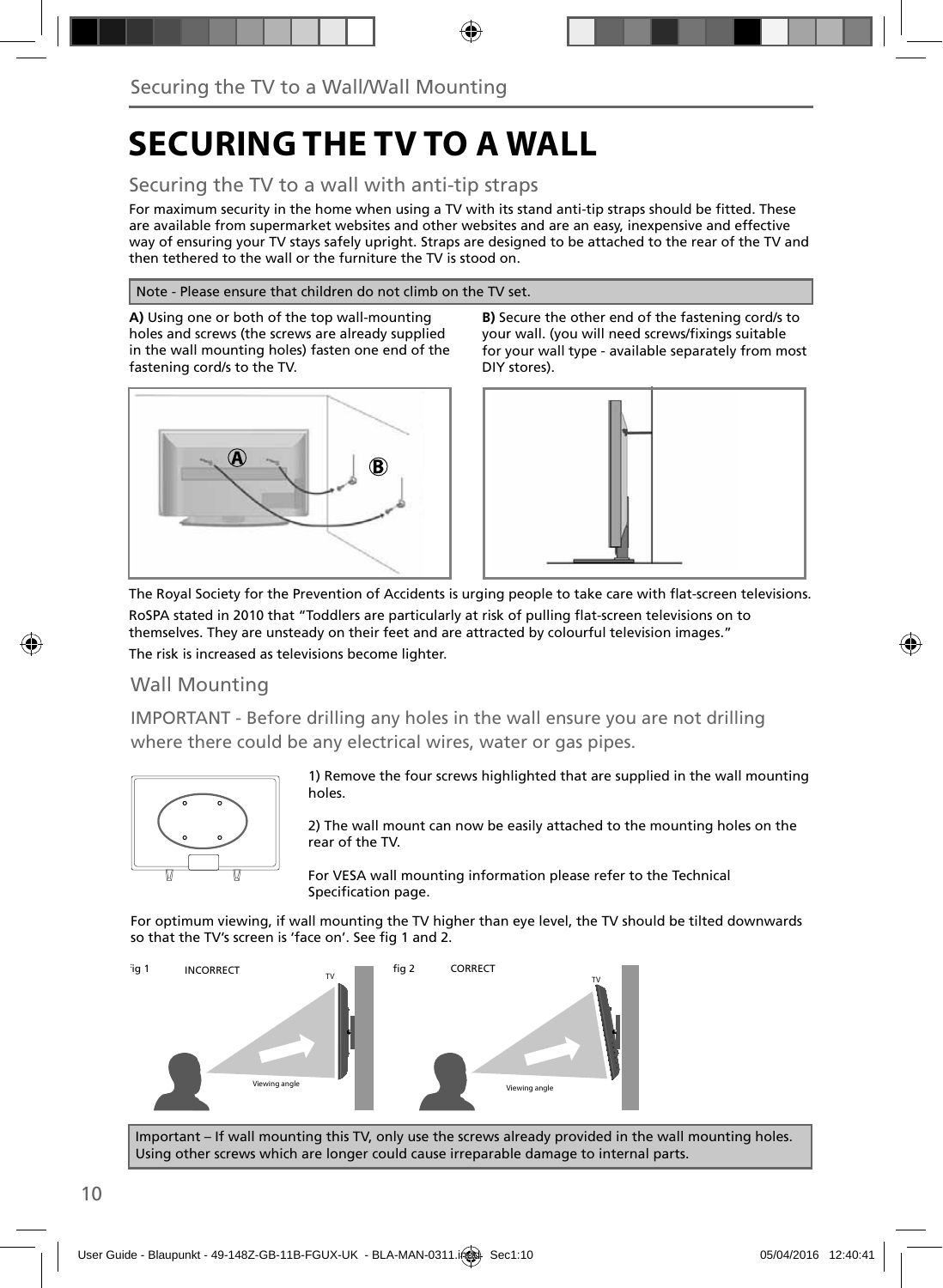# **REMOTE CONTROL**

| Key            |                                                                                                                          |                 |                              |                |
|----------------|--------------------------------------------------------------------------------------------------------------------------|-----------------|------------------------------|----------------|
|                | (o) For models with integrated DVD players.                                                                              |                 |                              |                |
| D)             | For models with PVR Function.                                                                                            |                 |                              |                |
|                | For models with USB Playback.                                                                                            |                 |                              | 吖              |
| ▲              | For models with 3D functions.                                                                                            |                 |                              |                |
|                |                                                                                                                          |                 |                              |                |
|                | <b>STANDBY</b> - Switch on the TV when in standby or vice versa.                                                         |                 | DTV<br><b>USB</b>            |                |
|                | MUTE - Mute the sound or vice versa.                                                                                     |                 |                              |                |
|                | <b>SMART</b> - Access the Blaupunkt Smart Portal.                                                                        |                 |                              | 3              |
|                | DTV - Switch to digital TV source.                                                                                       |                 |                              |                |
|                | <b>USB</b> - Switch to USB source.                                                                                       |                 |                              |                |
|                | YOUTUBE - Access the Youtube App.                                                                                        |                 | 5                            | 6              |
|                |                                                                                                                          |                 |                              |                |
|                | NUMBER BUTTONS - 0-9 to select a TV channel directly.                                                                    |                 |                              |                |
|                | TV GUIDE - Opens the 7 day TV guide (digital TV mode).                                                                   |                 | 8                            | 9              |
|                | $\mathbb{C}$ - To return to the previous channel viewed.                                                                 |                 |                              |                |
|                |                                                                                                                          | TV.             |                              |                |
| $\overline{3}$ | VOL $(+/-)$ - To increase/decrease the sound level.                                                                      | GUIDE           | 0                            | دمج            |
|                | P.MODE - Scrolls through picture mode options.                                                                           |                 |                              |                |
|                | S.MODE - Scrolls through sound mode options.                                                                             |                 | P.MODE                       |                |
|                | SOURCE - To display the input/source menu.                                                                               |                 |                              |                |
|                | $CH (+/-)$ - To increase or decrease the channel being watched.                                                          |                 | <b>S.MODE</b>                |                |
|                | MENU - To display OSD menu.                                                                                              | VOL             |                              | CН             |
|                | EXIT - To exit all menus.                                                                                                |                 | SOURCE                       |                |
|                | (A/V/4/M/OK) - Allows you to navigate the on-screen menus and adjust                                                     |                 |                              |                |
|                | the system settings to your preference.                                                                                  |                 |                              |                |
|                | <b>BACK</b> - To go back a previous step.                                                                                |                 |                              |                |
|                | FAV - To display favourites menu.                                                                                        |                 |                              |                |
|                |                                                                                                                          |                 |                              |                |
|                | <b>INFO</b> - Press once for now/next channel information.                                                               |                 | OK                           |                |
|                | - Press twice for information about the current programme.                                                               |                 |                              |                |
|                | SLEEP - Press repeatedly to cycle through the sleep options.                                                             |                 |                              |                |
|                | AUDIO - To change the audio language (if available).                                                                     |                 |                              |                |
|                | <b>SUBTITLE</b> - To switch the dialogue at the bottom of the screen (on/off).                                           |                 |                              |                |
|                | <b>TEXT</b> - To enter/exit Text.                                                                                        |                 |                              |                |
|                | <b>TEXT HOLD</b> - Teletext mode - Holds current page which is                                                           | INFO            | <b>SLEEP</b><br><b>AUDIO</b> | <b>SUBSTLE</b> |
|                | displayed (Analogue TV).                                                                                                 |                 |                              | <b>DISPLAY</b> |
|                | @TEXT/ZOOM - Zoom function for Teletext and DVD.                                                                         | TEXT            | TEXT<br>HOLD                 | O.             |
|                | DISPLAY - To switch off the screen when listening to radio.<br>RECORD - Access the USB record function.                  |                 | ZOOM                         |                |
|                |                                                                                                                          | o               | K<br>ж                       |                |
|                | <b>14</b> - To restart the current chapter                                                                               |                 |                              |                |
|                | >> - To advance forward to the next chapter                                                                              | <b>REC LIST</b> | 44<br>▸                      | ы              |
|                | $\Box$ / $\triangle$ - To stop the playback/Eject Disc                                                                   | GOTO            | ANGLE<br>$A - B$             | REPEAT         |
| ▭◉⋫            | (To EJECT the disc press/hold the ■/▲ button for 4 seconds)                                                              |                 |                              |                |
|                | 44 - To play in fast rewind mode                                                                                         |                 | अव                           |                |
|                | >> - To play in fast forward mode                                                                                        |                 |                              |                |
|                | MI-To play/pause                                                                                                         |                 |                              |                |
|                |                                                                                                                          |                 | <b>BLAUPUNKT</b>             |                |
|                | <b>DREC LIST</b> - Opens the list of what has been previously recorded.                                                  |                 |                              |                |
|                | ⊙ <b>b</b> GOTO - To go to a specific chapter.<br>A-B - Press once to set point, press a second time to return to point. |                 |                              |                |
|                | A @ ANGLE/3D - Select different angle of DVD.                                                                            |                 |                              |                |
|                | <b>EXEPEAT</b> - To repeat playback.                                                                                     |                 |                              |                |
|                |                                                                                                                          |                 |                              |                |
|                |                                                                                                                          |                 |                              |                |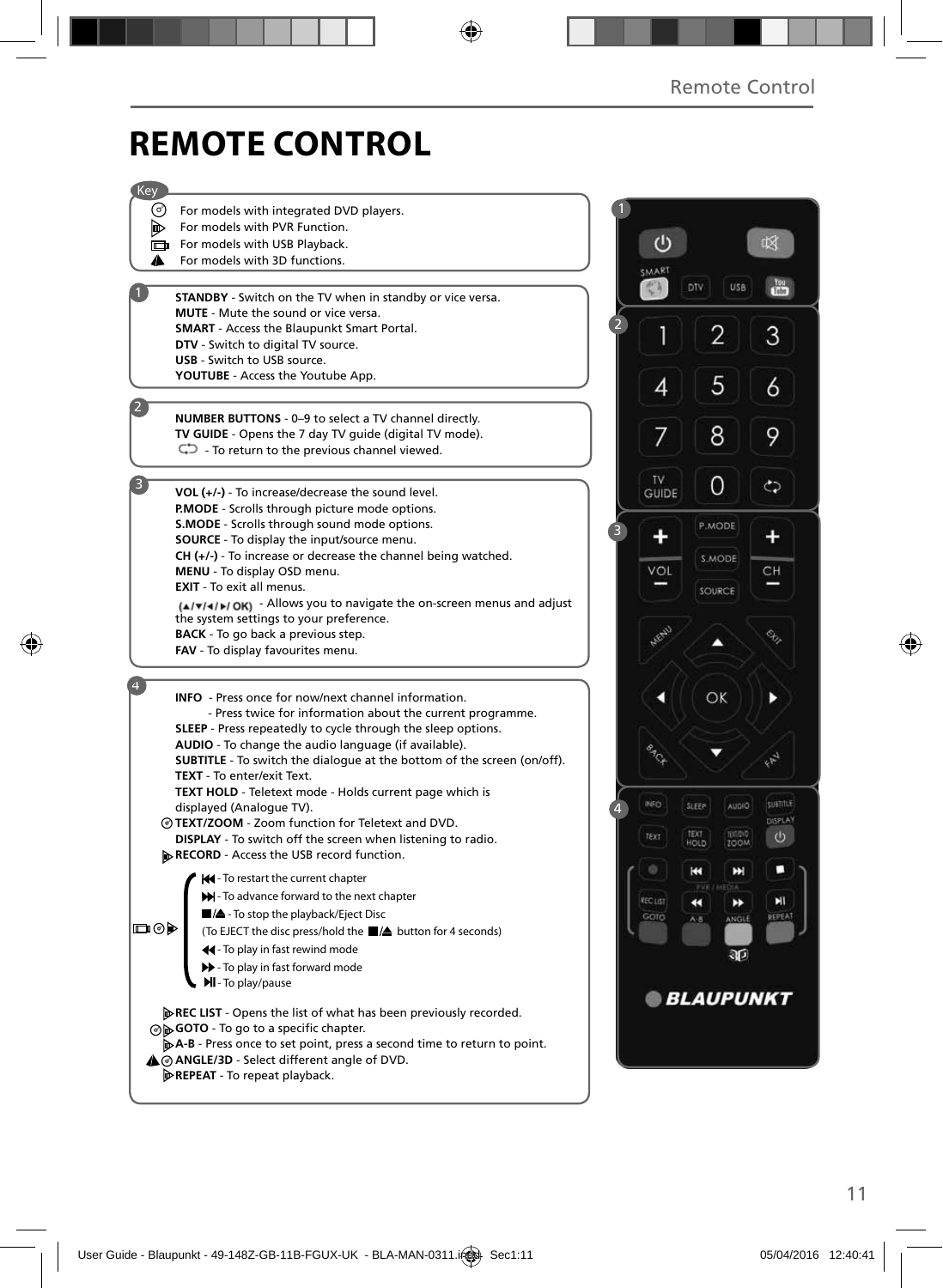# **TV BUTTONS AND INPUT SOURCE MENU**

| CH+<br>SOURCE<br>MENU<br>CH-<br>STANDBY<br>VOL-<br>VOL+<br>$\overline{A}$<br>$6 \overline{6}$<br>3<br>5 |
|---------------------------------------------------------------------------------------------------------|
| <b>Standby Power On/Off</b>                                                                             |
| Displays the input source menu                                                                          |
| Displays Menu/OSD                                                                                       |
| Programme/Channel down and menu down                                                                    |
| Programme/Channel up and menu up                                                                        |
| <b>6</b> Volume down and menu left                                                                      |

- 
- Volume up and menu right 7

## Choosing Mode Input/Source

To switch between the different input/ connections.

For further information on input/connections please view 'Connections' pages.

A) Using the buttons on the remote control:

1) Press [SOURCE] - The source menu will appear. 2) Press  $[V]$  or  $[\Lambda]$  to select the input you require. 3) Press [OK].

B) Using the buttons on the Television:

1) Press [SOURCE].

2) Scroll up / down using CH+/ CH- buttons to the input/source you require. 3) Press Vol+ to change input/source to the

one selected.



Example of Source menu depending on the TV model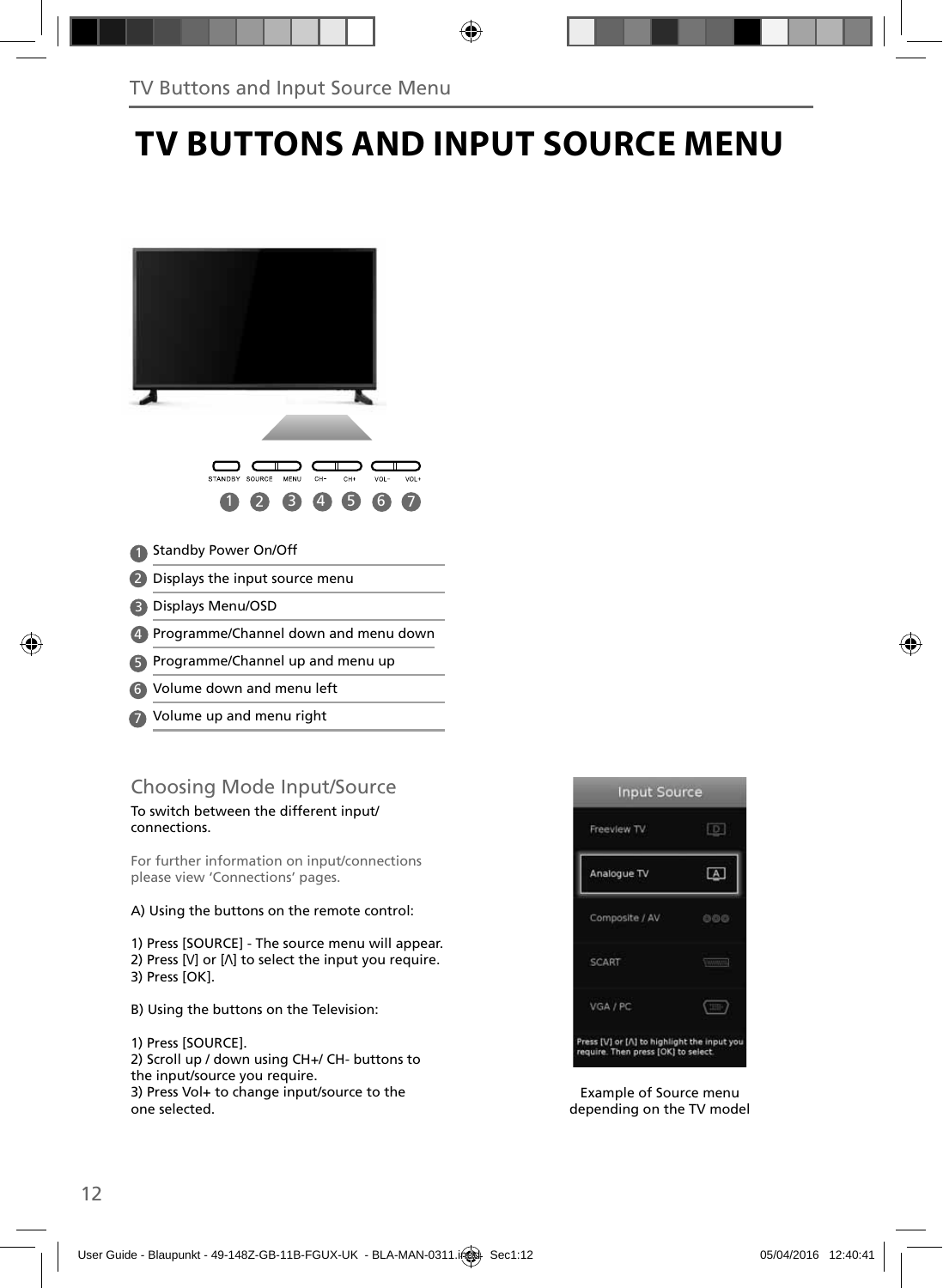# **CONNECTIONS**

| <b>ETHERNET</b>       | <b>RIGHT OF</b><br><b>OPTICAL</b> | ARC I<br>$H \Box H$ 1 (1.4)<br>$H \Box H1 2 (1.4)$ | <b>VGA/PC In</b>                    | O<br><b>VGA/PC (Audio In)</b>  | $\odot$<br>RF IN |                         |  |
|-----------------------|-----------------------------------|----------------------------------------------------|-------------------------------------|--------------------------------|------------------|-------------------------|--|
| A                     | B                                 |                                                    | Ħ                                   |                                | G                |                         |  |
| 0N<br><b>EARPHONE</b> | $H \Box H \Box$ 3 (1.4)           | O<br>O<br>YPbPr IN<br>AV IN                        | $\overline{r}$<br><b>CI CARD IN</b> | 5V =<br>$\leftarrow$ USB (2.0) |                  |                         |  |
| Œ                     |                                   |                                                    |                                     | $\bf\omega$                    |                  |                         |  |
|                       |                                   |                                                    |                                     |                                |                  |                         |  |
| $\triangle$           | Ethernet/LAN*                     | <b>Network Connection</b>                          |                                     | O<br>Earphones                 |                  | Earphone Input          |  |
| ❸                     | <b>Optical Digital Audio</b>      | Optical Digital Audio output                       |                                     | Œ<br>HDMI 3 (MHL)**            |                  | <b>HDMI</b> input       |  |
| $\mathbf \Theta$      | HDMI <sub>1</sub>                 | <b>HDMI</b> input                                  | a                                   | YPbPr                          |                  | HD input (Ypbpr)        |  |
| $\mathbf  \Theta$     | HDMI 2 (ARC)                      | <b>HDMI</b> input                                  |                                     | $\bullet$<br>CI CARD IN        |                  | Common Interface module |  |
| O                     | VGA PC                            | VGA-PC input                                       | G                                   | AV IN                          |                  | Audio/Video Input       |  |
| G                     | VGA PC Audio In                   | 3.5mm PC audio input                               |                                     | $\bf \bm \omega$<br><b>USB</b> |                  | USB port                |  |
| G                     | RF IN                             | RF / TV Aerial Input                               |                                     |                                |                  |                         |  |

\* The Ethernet/LAN port is used for Freeview HD services and smart functions.

\*\* **HDMI 3 (MHL Port) -** MHL is a wired solution that allows you to access the media from your phone or tablet onto the big screen in the highest quality.

By connecting an MHL cable (sold separately) from your mobile device and into your TV you can playback all your videos, games and photographs directly onto your TV.

MHL simply mirrors the screen of your mobile device so will work with all applications, whilst connected it will also charge your device too.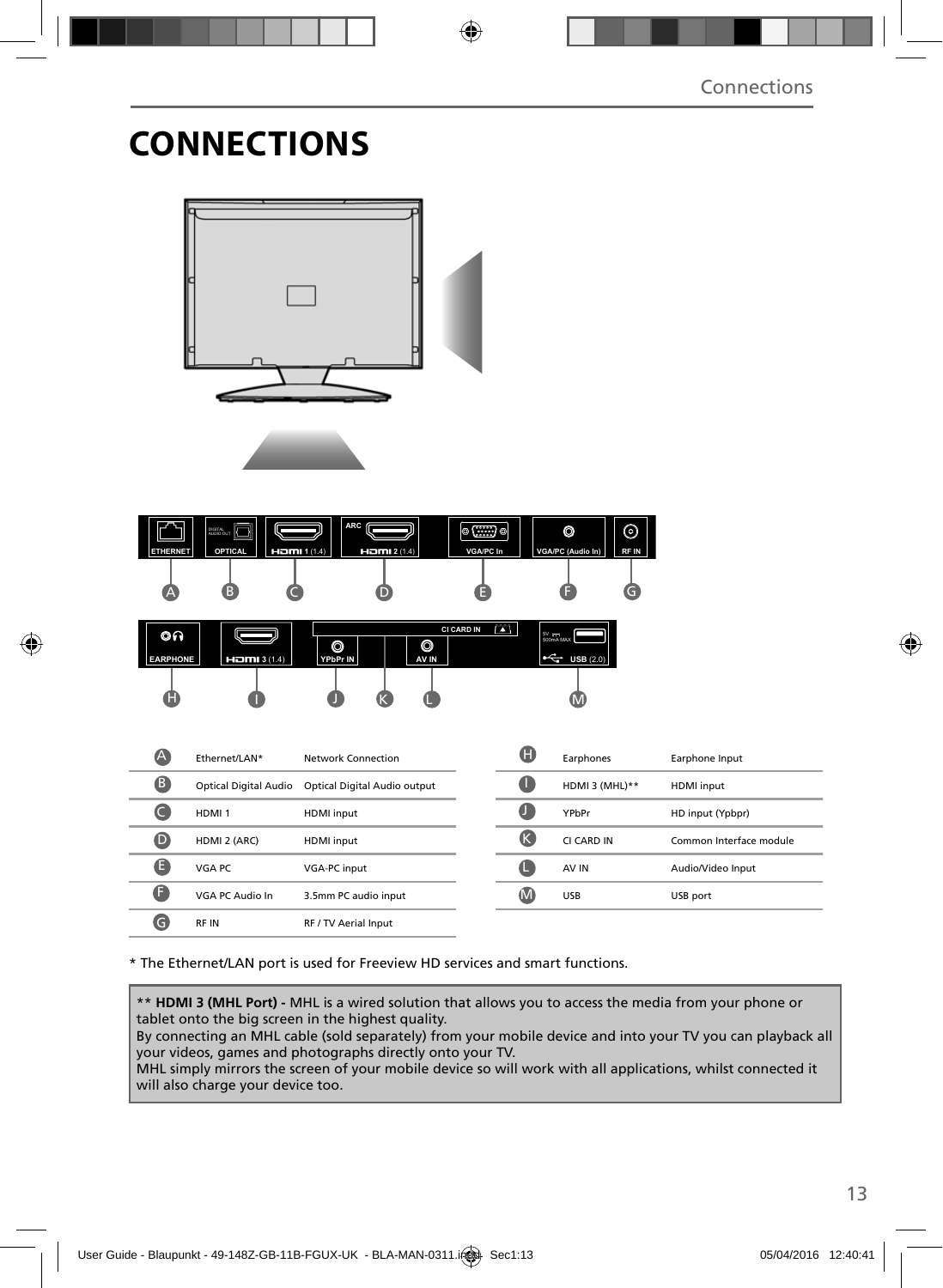# **CONNECTIONS**

Note: Connecting cables are shown for example only and may not be included. Please check 'What Is Included In The Box' page.

## Connecting to a device with Composite AV/Video output

TV Source should be set to Composite/AV



## Connecting to a device with SCART output (using SCART to AV cable)

TV source should be set to composite/AV



## Connecting to a device with HDMI output

A HDMI cable can output both video and audio and enables you to enjoy digital-quality video and audio with minimal loss of quality.

TV Source should be set to the corresponding HDMI port (HDMI 1, HDMI 2 etc)



**HDMI 3 (MHL Port) -** MHL is a wired solution that allows you to access the media from your phone or tablet onto the big screen in the highest quality.

By connecting an MHL cable (sold separately) from your mobile device and into your TV you can playback all your videos, games and photographs directly onto your TV.

MHL simply mirrors the screen of your mobile device so will work with all applications, whilst connected it will also charge your device too.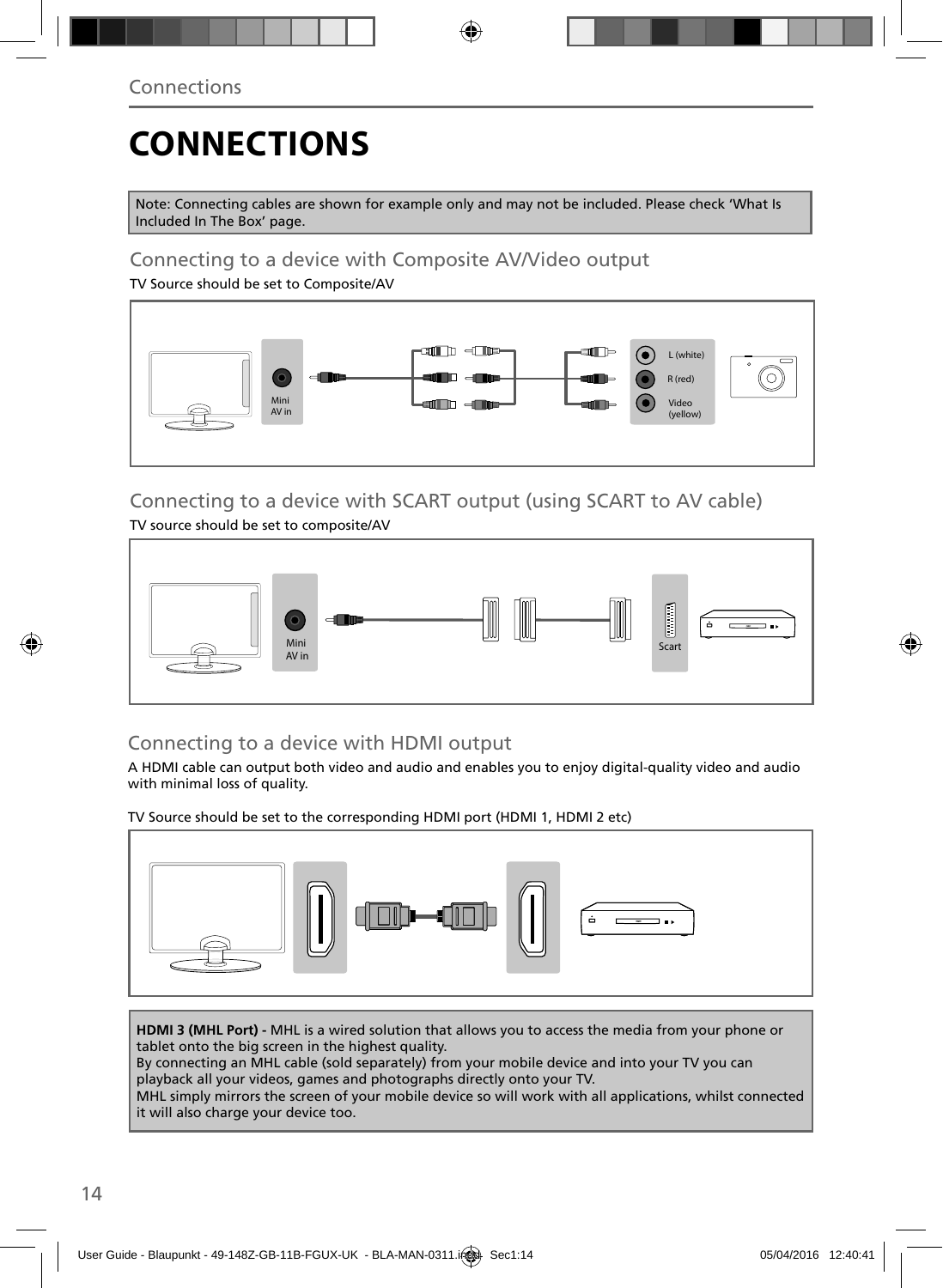# **CONNECTIONS**

## Connecting to a device with Component/YPbPr output

If you are supplied with a cable from the device which has RED, GREEN, BLUE, RED & WHITE connectors you must connect via Component (for picture) and by phono cable (for sound).

TV Source should be set to Component/YPbPr



Connecting to a device with VGA/PC output (Laptop or Desktop Computer) TV Source should be set to VGA/PC



## Connecting to an external audio device (Amplifiers, Surround Sound, Sound Bars etc)

When connecting via the TV's 3.5mm Earphone output, this will disable the TV speakers.

There are two options when connecting a device via the 3.5mm Earphone Output and the Digital Optical Audio Output



## Connecting an Ethernet/Network cable

The Ethernet/LAN port is used for Freeview HD services and smart functions.

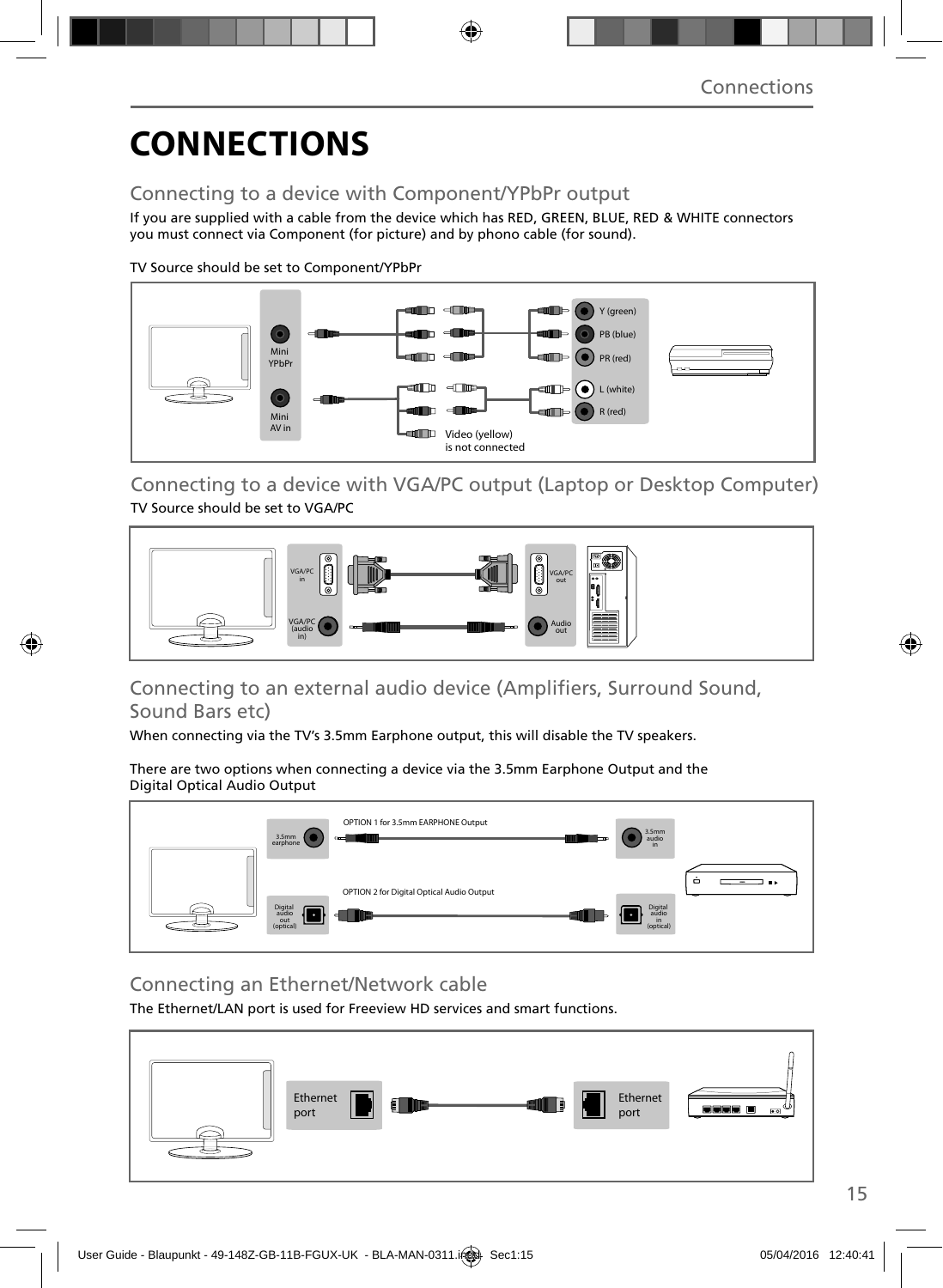# **CONNECTING THE TV TO THE INTERNET**

When you first power on your new SMART TV there will be an option to follow various on-screen set up instructions. These instructions will enable you to connect to the internet via your home network. You can connect to your home network either wirelessly or with an Ethernet cable.

If you decide not to follow the initial set up instructions and need to connect at a later date please follow these simple steps below:

Connecting your TV with a wireless connection

1) Press Menu on the remote control (fig. 1).

2) Scroll through the menu then select and enter the 'Network' menu.

3) in the 'Network' menu, example below, scroll down and select 'Wi-fi Config' (fig.2).

4) Within the 'Wi-Fi config' options, highlight and select 'Wi-Fi Auto Search'.

5) The TV will then automatically search for networks.

6) Select the preferred type of network connection then enter the network password.

7) The TV will then establish a connection.

**Note:** An icon will appear in the top right hand side of the 'Application' menu to show you if the TV is connected to the internet.

Connecting your TV with an Ethernet/LAN cable:

1) Plug in your Ethernet cable into the RJ45 (Ethernet) socket located at the rear of the television.



2) Press Menu on the remote control (fig. 1).

3) Scroll through the menu and select and enter the 'Network' menu.

- 4) In 'Network Configurations', select 'Cable' (fig.2).
- 5) Set will automatically configure itself.
- 6) Exit the menu by pressing 'EXIT' on the remote control.



| <b>Network Configuration</b><br>Wi-Fi |     |  |  |
|---------------------------------------|-----|--|--|
| Wifi Config                           |     |  |  |
| <b>Testemnic Info:</b>                | ۰   |  |  |
| Network Test                          | - 5 |  |  |
| Well Matus (MRC, OS, ASHB)            |     |  |  |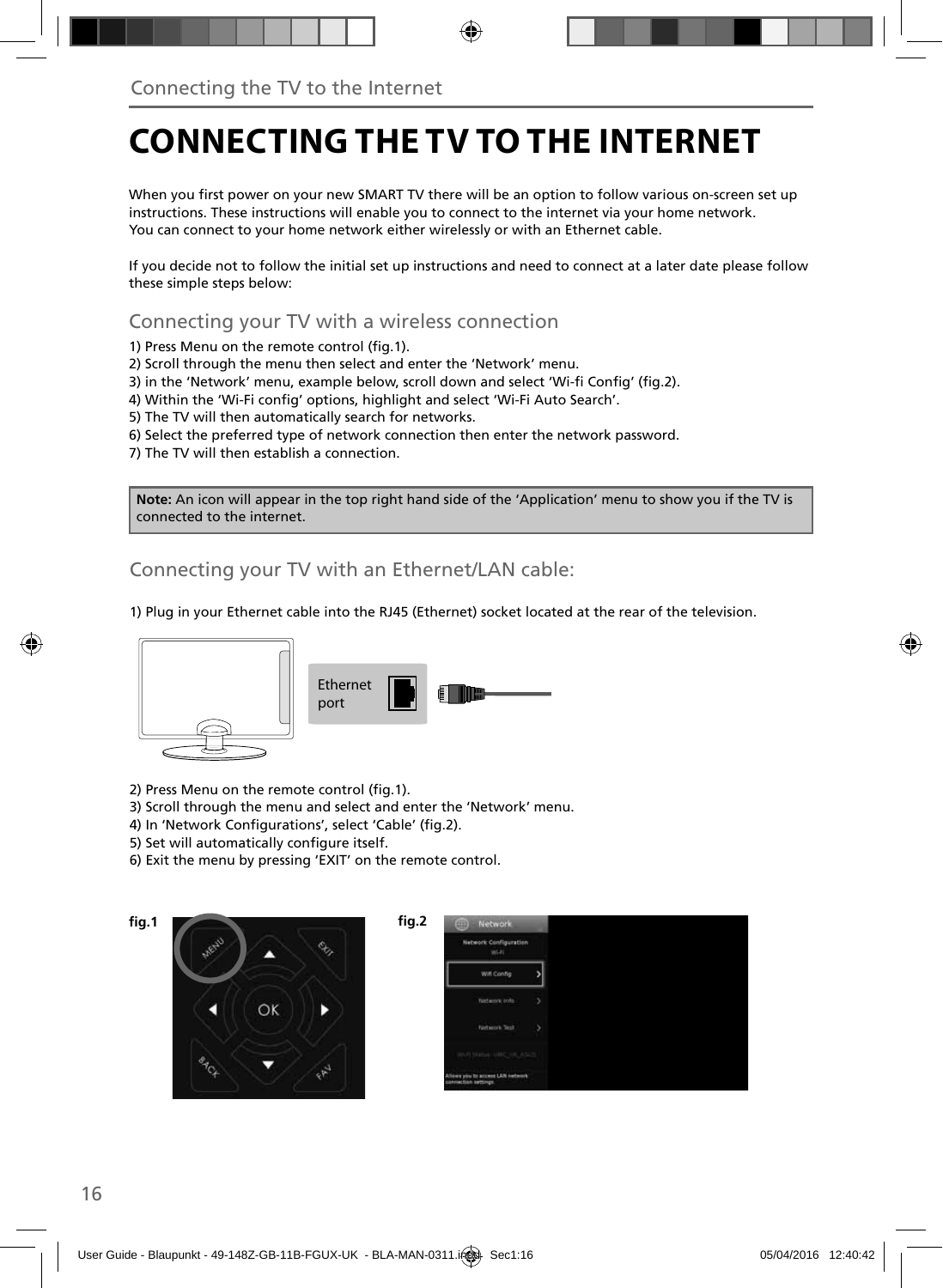# **PICTURE MENU**





To access this menu, press [MENU] button on the remote control and scroll right. To select a sub menu press [OK]

If you wish to make changes to any of the default settings, use the scroll  $\blacktriangle \blacktriangledown \blacktriangleright \blacktriangleleft$  buttons. To confirm any settings press [OK] button. To exit this menu at anytime, press [EXIT] button.

| Dynamic  | Recommended settings for fast moving pictures              |
|----------|------------------------------------------------------------|
| Standard | <b>Standard settings</b>                                   |
| Mild     | Set to be lighter in colour and less bright                |
| Personal | Lets you manually alter all the settings                   |
| Economy  | Power saving mode which reduces the energy used by up to   |
|          | 25% (by reducing the power to the LED/LCD panel).          |
|          | In Economy mode, the TV will switch itself to Standby mode |
|          | after 3-5 hours in the event that the TV buttons or remote |
|          | control buttons are not pressed (change the picture mode   |
|          | to another setting to de-activate this function)           |

**Picture Mode** - Choose from the following presets:

You can make the following adjustments in **Personal** mode:

Contrast - Switch the balance between black and white.

Brightness - Increase or decrease the brightness of the picture.

Colour - Increases the colour from black and white.

Tint - Lets you increase or decrease the level of tint within the picture

(only available for NTSC source signal).

Sharpness - Increase or decrease the sharpness of the picture.

Colour Temperature - Choose from the following presets:

| Normal | Default settings                  |
|--------|-----------------------------------|
| Warm   | Increases red within the picture  |
| Cold   | Increases blue within the picture |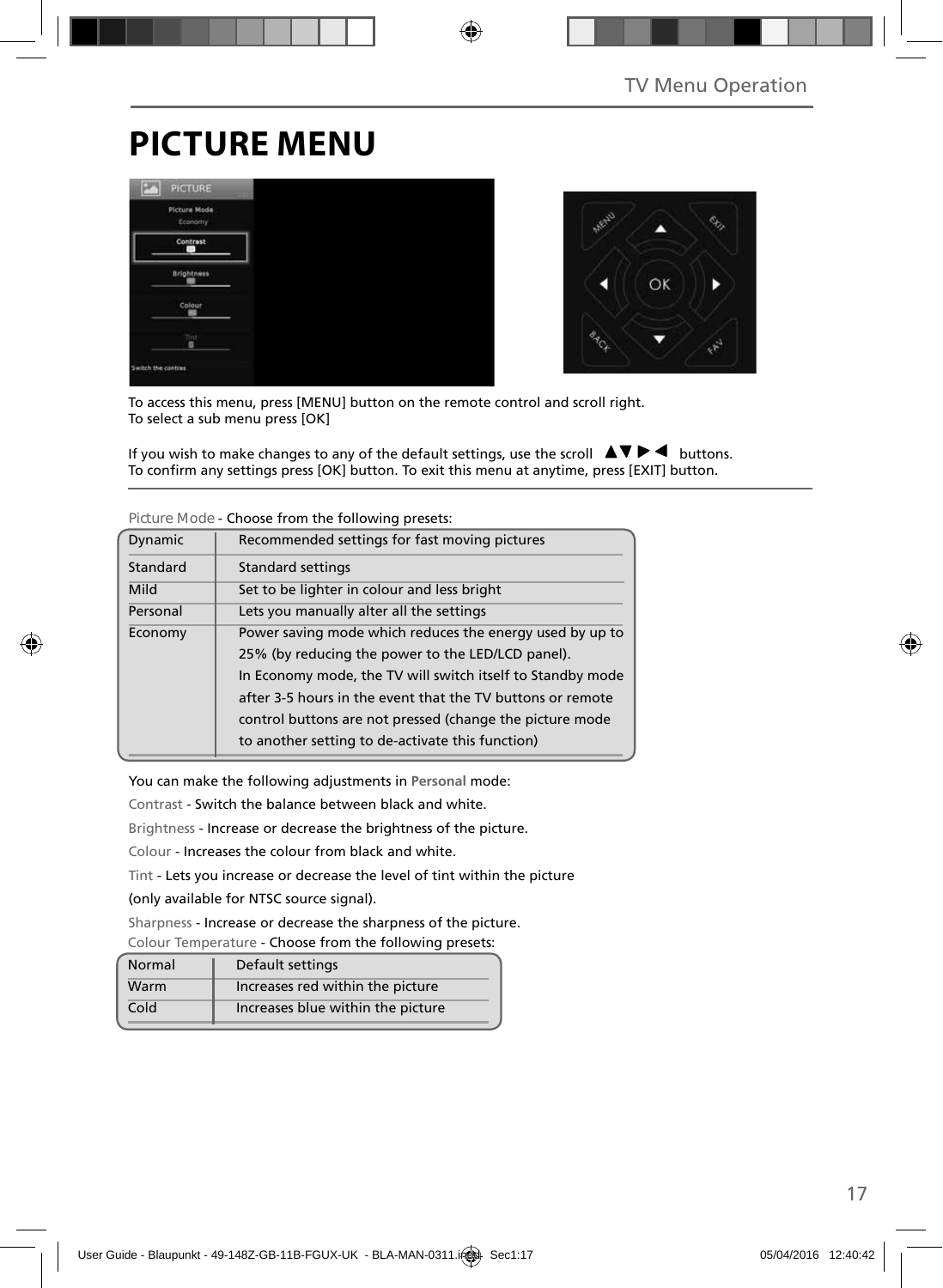# **PICTURE MENU**





Aspect Ratio - Within the UK the picture format varies depending on the channel/broadcast. There are a number of different options to best meet your needs. Choose from the following settings:



**Noise Reduction** - Allows you to switch noise reduction ON or OFF. Choose one of the following presets: low, middle, high and Off.

**MPEG Noise Reduction** - Allows you to change the MPEG noise reduction settting. This feature improves the quality of pictures by reducing the picture noise without compromising the picture resolution. Choose one of the following presets: low, middle, high and Off.

**Active Contrast** - Automatically optimises the 'backlight' and 'contrast' of the picture according to the brightness of the screen. Choose one of the following presets: low, middle, high and Off.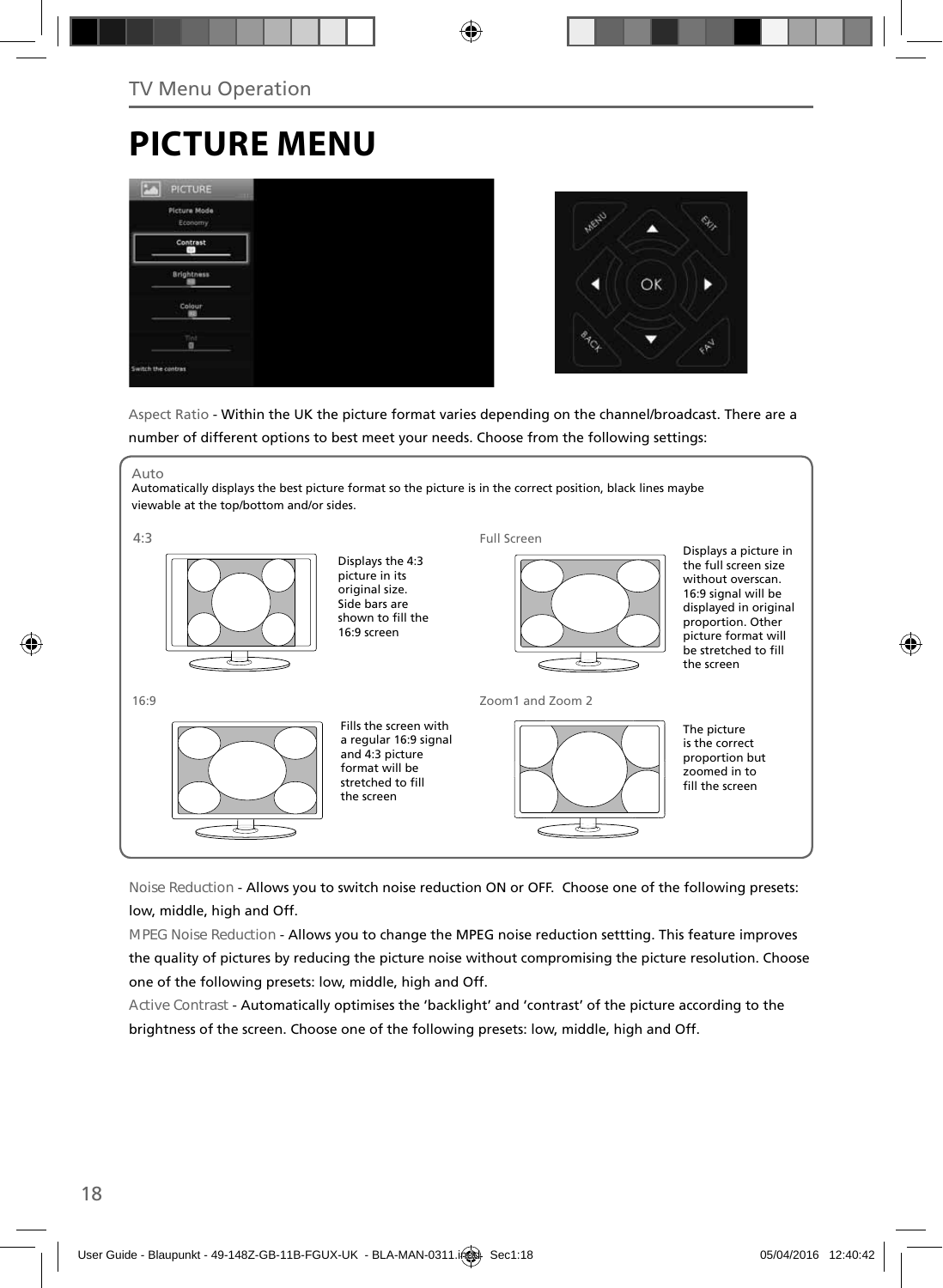# **SOUND MENU**





To access this menu, press [MENU] button on the remote control and scroll right. To select a sub menu press [OK]

If you wish to make changes to any of the default settings, use the scroll  $\Box \Box \blacktriangleright \blacktriangleleft$  buttons. To confirm any settings press [OK] button. To exit this menu at anytime, press [EXIT] button.

### **Sound Mode** - Choose from the following presets

| Standard     | Default settings                                                                                             |
|--------------|--------------------------------------------------------------------------------------------------------------|
| <b>Music</b> | Emphasises music over voices                                                                                 |
| Movie        | Provides live and full sound for movies                                                                      |
| Sports       | Emphasises sound for sports                                                                                  |
| Personal     | Selects your personal sound settings. Any adjustments made<br>automatically sets the sound mode to Personal. |

EQ - Adjust the audio level of separate frequencies via the band equaliser.

Balance - To switch the sound between the left and right speakers.

Auto Volume Level (AVL) - When 'on' is selected, the volume will attempt to stay at a constant level regardless of TV programme and advertisements.

Surround Sound - Allows you to turn the function ON or OFF.

Digital Output - This is the digital optical audio output. Choose from the following options:

| Off        | To turn off Digital Output                                                               |
|------------|------------------------------------------------------------------------------------------|
| Auto       | Selects the best settings automatically                                                  |
| <b>PCM</b> | Select this option if you are connecting to a Stereo Hi-fi via optical cable (Pulse-code |
|            | modulation (PCM) is a digital representation of an analogue signal)                      |

Audio Description - This allows the user to switch Audio Description ON or OFF. (Audio Description is a service available on certain programmes. It provides a description of what is happening during the selected programme for a person who is visually impaired).

AD Volume - This allows the user to increase and decrease the AD (Audio Description) volume level. Audio Delay - Enables the user to adjust setting to sync picture and audio.

SPDIF Delay - Enables the user to adjust sound setting to sync picture and audio for external speakers connected via digital audio output.

 **Tip:** Equaliser settings can only be adjusted when the sound mode 'Personal' is selected.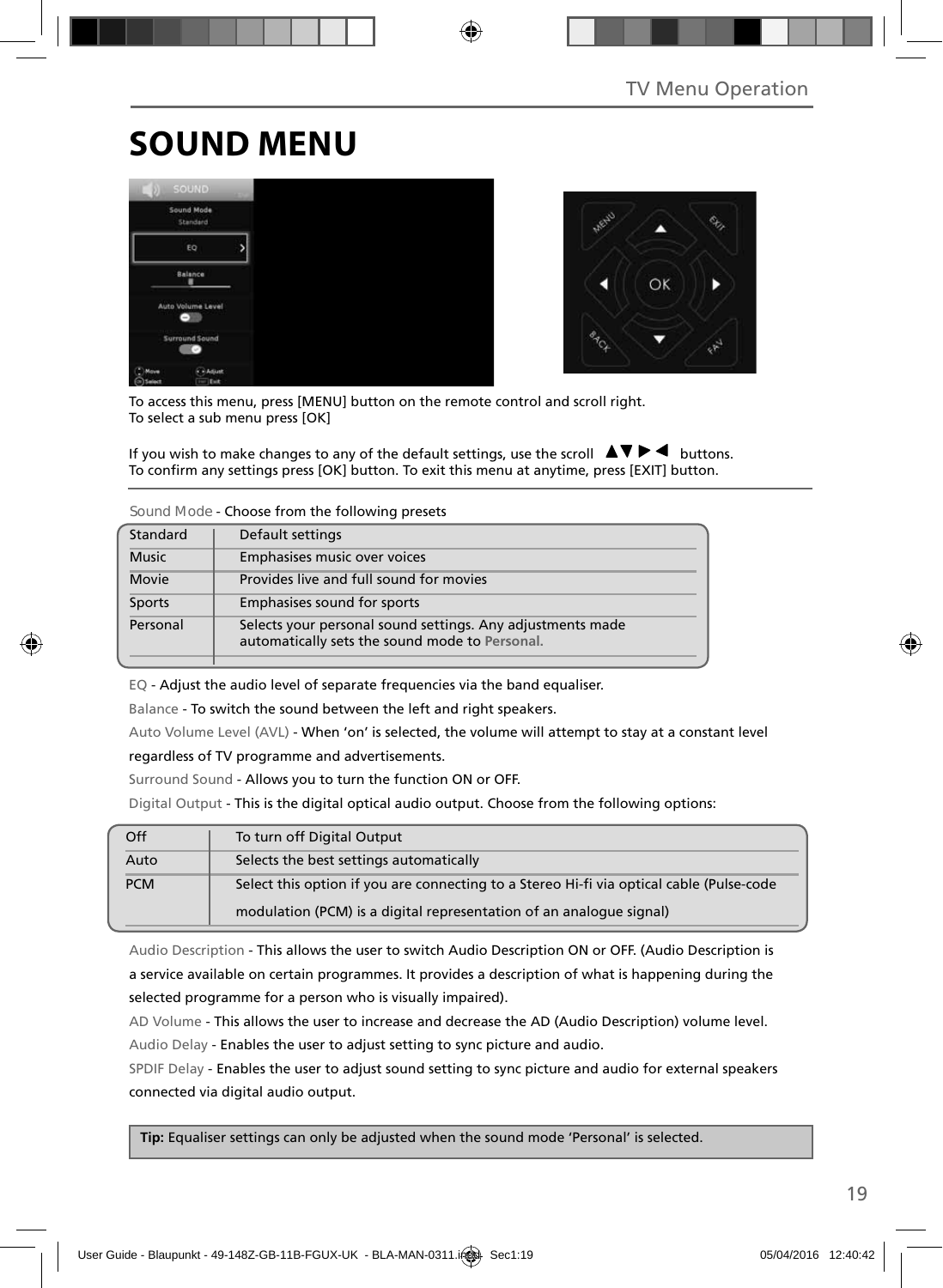# **CHANNEL MENU**





To access this menu, press [MENU] button on the remote control. To select a sub menu press [OK]

If you wish to make changes to any of the default settings, use the scroll  $\Box \Box \blacktriangleright \blacktriangleleft$  buttons. To confirm any settings press [OK] button. To exit this menu at anytime, press [EXIT] button.

Auto Tuning - Allows you to retune the television for all digital channels, digital radio stations and analogue devices.

Analogue Manual Tuning - Allows you to manually tune your analogue signal.

Freeview/Saorview Manual Tuning\* - Allows you to manually tune your digital signal.

Channel Edit - Allows you to delete, move, skip and select favourite channels.



Important: To receive Freeview/Saorview channels, in particular HD channels, you will need a Digital TV aerial and be in a good Freeview/Saorview coverage area. You can check the coverage for your area at **www.freeview.co.uk** or **www.saorview.ie**

Please note that any Freeview HD channels found during tuning will be placed in channel positions above 100. For example, 101 (BBC1 HD) 102 (BBC2 HD) etc.

**\*Freeview channels are only available in the UK, Saorview channels are only available in the ROI.**

Signal Information - Allows you to view signal frequency, signal quality and signal strength.

CI Information - Pay per view services require a "smartcard" to be inserted into the TV. If you subscribe to a pay per view service the provider will issue you with a 'CAM' and a "smartcard". The CAM can then be inserted into the COMMON INTERFACE PORT (CI Card In).

Schedule List - Lists your programme reminders.

Software Update (OAD) - Switch on/off OAD (over air download) software updates.

OAD Scan - Scan for (over air download) software updates.

Tip: If you do not press any buttons for 30 seconds, the menu will automatically exit. You can change the length of time before the menu exits automatically - see 'OSD Timer' in the Time Menu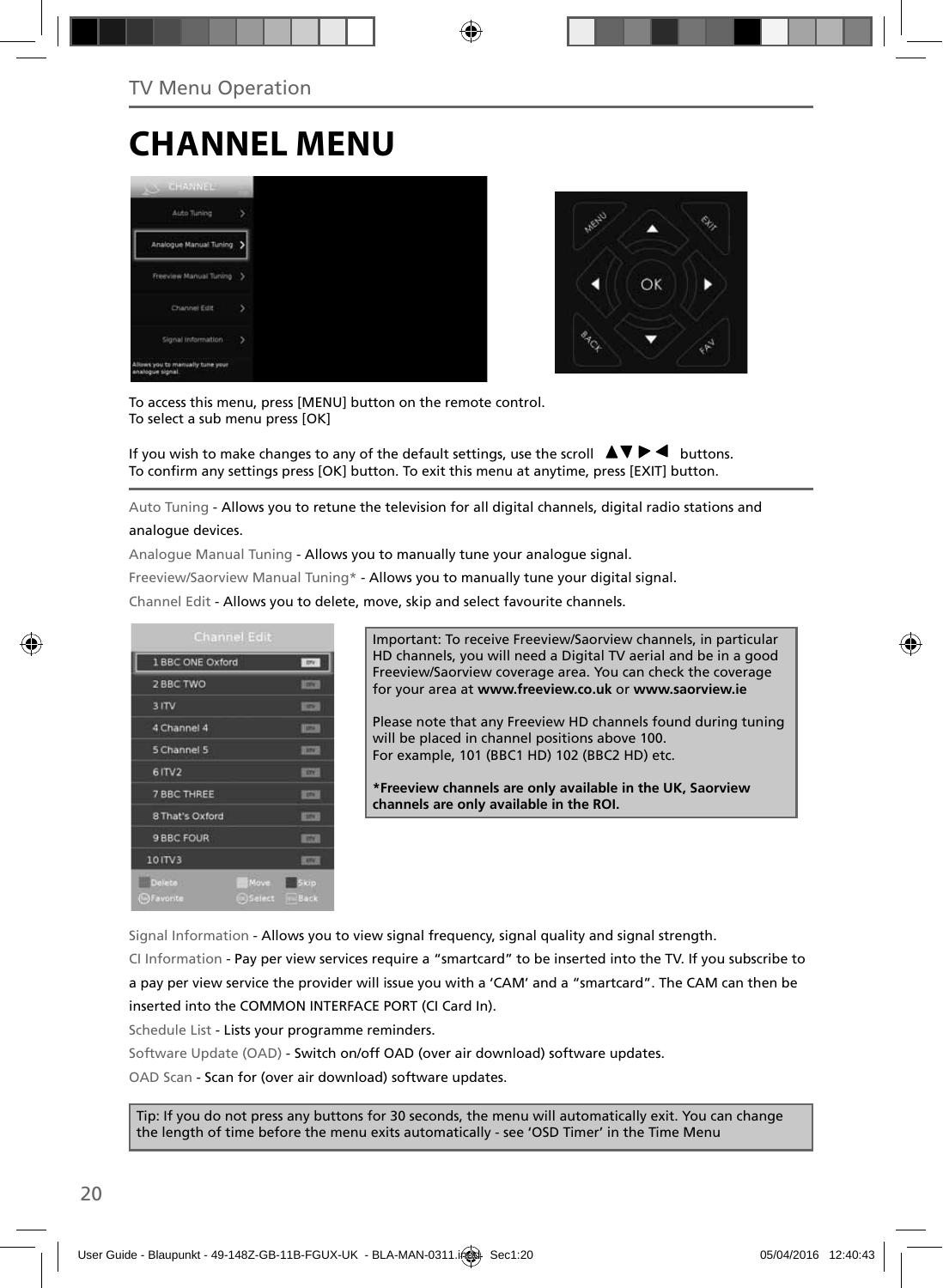# **LOCK MENU**





To access this menu, press [MENU] button on the remote control and scroll right. To select a sub menu press [OK]

If you wish to make changes to any of the default settings, use the scroll  $\Box \Box \blacktriangleright \blacktriangleleft$  buttons. To confirm any settings press [OK] button. To exit this menu at anytime, press [EXIT] button.

System/Hotel Lock - Allows you to lock or unlock the menu. You will be asked to enter a 4 digit password

Use the **◄** button to quit the password input or use the **►** button to clear. Default password is 0000.

Change Password - Allows you to change the password.

Channel Lock - Allows you to lock certain channels manually.

Parental Guidance - Allows you to set the rating to block certain content based on age information

TV Button Lock - Allows you to lock the buttons on the side of the TV set.

Default Source - Allows the user to set the default source. The default source is the source the TV starts on when first switched on.

Default Channel - Allows the user to set a channel as the default channel on the Digital source. The

default channel is the channel the TV starts on when first switched on.

Max Volume - Allows you to adjust and set the maximum volume.

Source Lock - Allows you to lock the source menu.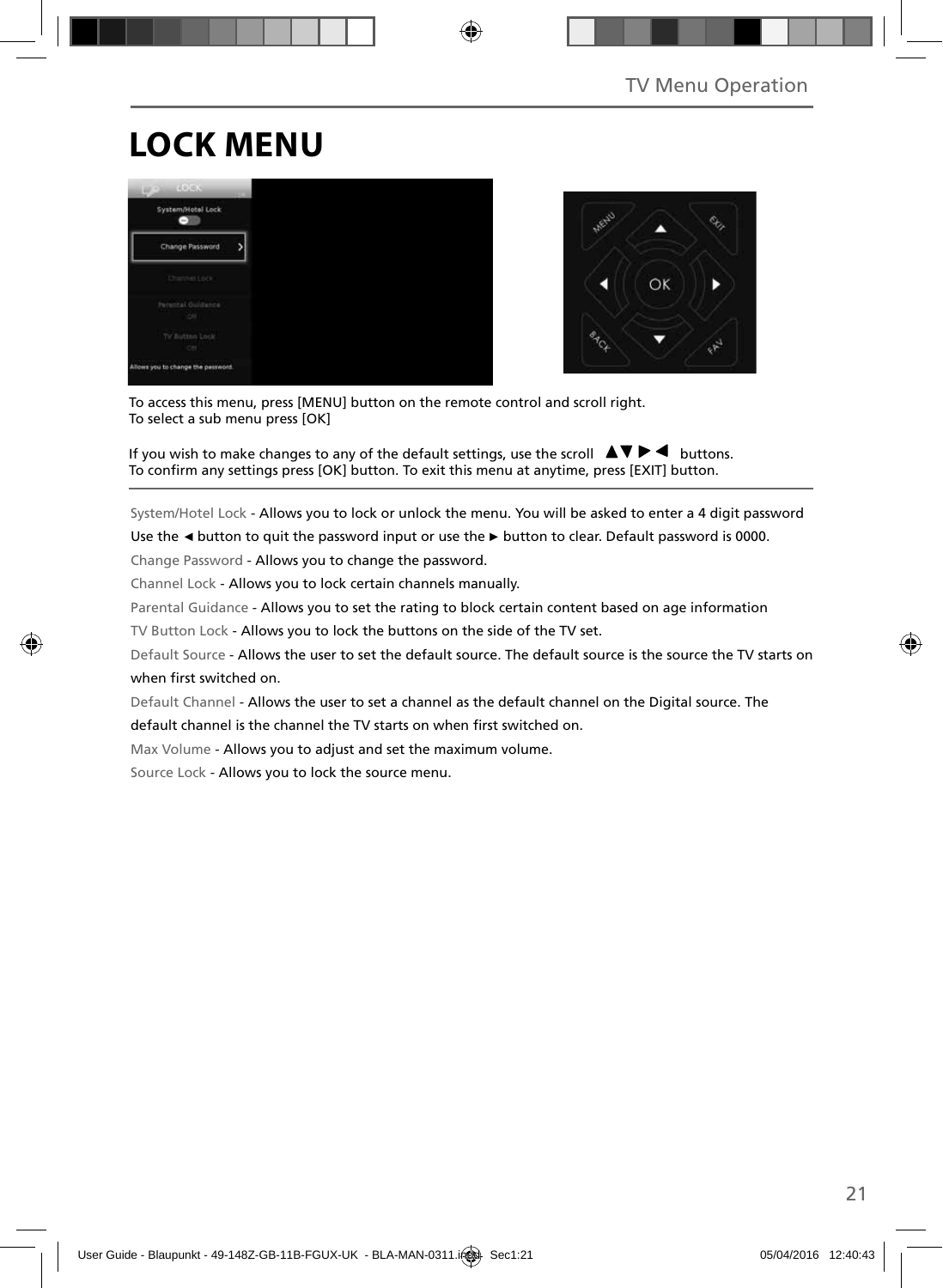# **TIME MENU**





To access this menu, press [MENU] button on the remote control and scroll right. To select a sub menu press [OK]

If you wish to make changes to any of the default settings, use the scroll  $\Box \Box \blacktriangleright \blacktriangleleft$  buttons. To confirm any settings press [OK] button. To exit this menu at anytime, press [EXIT] button.

Clock - Shows the date and time.

Off Time - Allows you to set a specific time for your TV to turn off.

On Time - Allows you to set a specific time for your TV to turn on, the channel it will then display, the

source it will be on and also the volume. This function can then be toggled to repeat every day or a certain day.

Sleep Timer - Lets you set the sleep timer so the television automatically switches off after a set amount

of time. Off -> 10min -> 20min -> 30min -> 60min -> 90min -> 120min -> 180min -> 240min.

OSD Timer - Lets you adjust the amount of time the On Screen Menu stays on the screen

before disappearing. Off -> 5secs -> 15secs -> 30secs -> 60secs.

Auto standby - Set 'Auto Standby' to OFF, 3 hours, 4 hours or 5 hours.

Time Zone - Change your current time zone.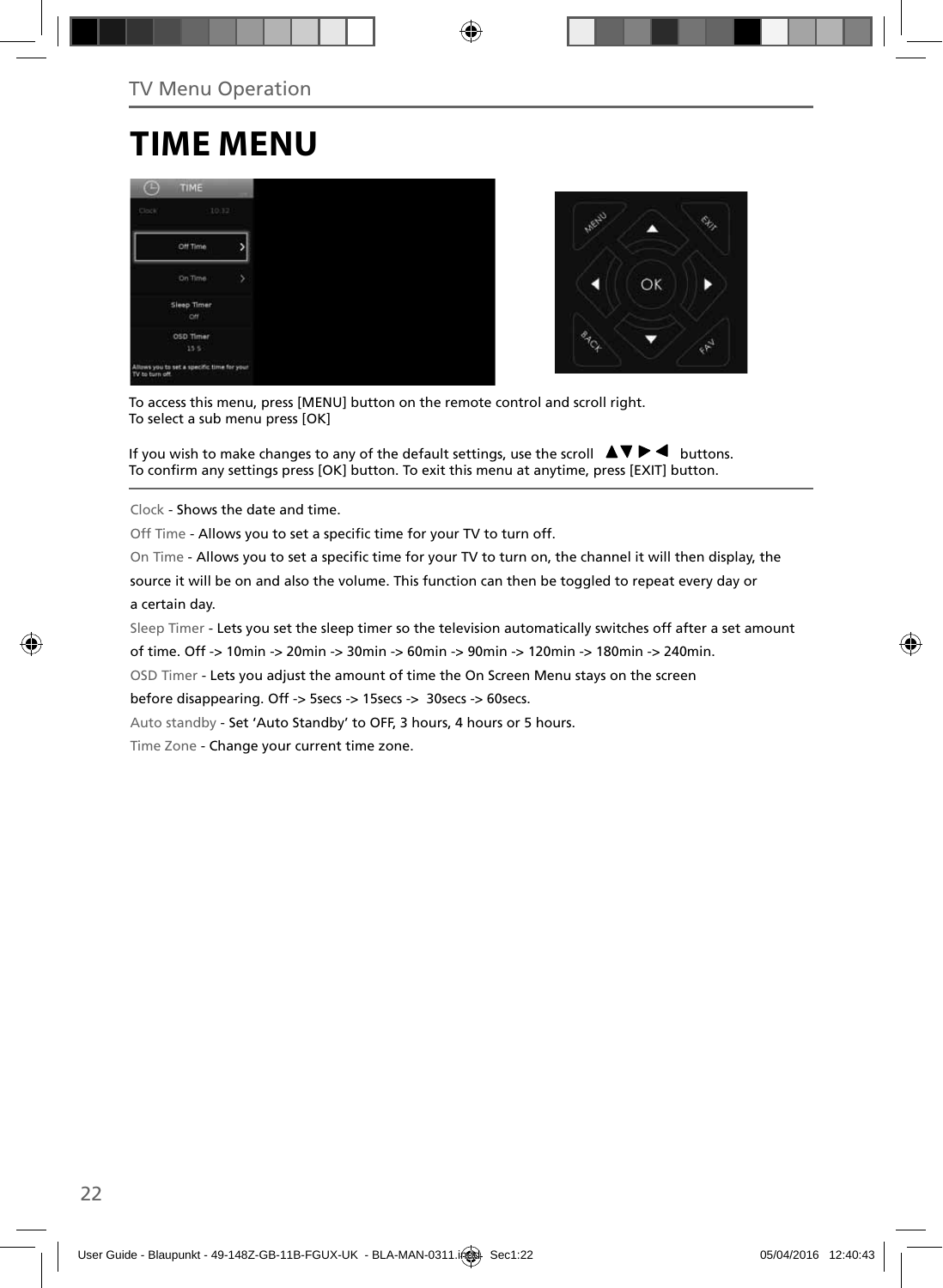# **NETWORK CONFIGURATION MENU**





To access this menu, press [MENU] button on the remote control and scroll right. To select a sub menu press [OK]

If you wish to make changes to any of the default settings, use the scroll  $\blacktriangle \blacktriangledown \blacktriangleright \blacktriangleleft$  buttons. To confirm any settings press [OK] button. To exit this menu at anytime, press [EXIT] button.

The Network connection enables you to update the TV software and a number of Smart TV functions.

For the network configuration to work the TV will need to be connected to your home network via an ethernet cable, with these requirements in place the TV will connect to the network automatically.

Network Config - Allows you to select either Cable or Wifi connection.

WIFI / IP Config - Allows you to access LAN network connection settings. Choose from the following options:

| Auto   | Will automatically connect the TV to your home network (this is the default setting |
|--------|-------------------------------------------------------------------------------------|
|        | and is highly recommended)                                                          |
| Manual | Allows you to manually change the IP, Netmask, Gateway and DNS information.         |

WIFI Config - If WIFI is selected during first time installation process.

| Wi-Fi Configuratrion | Wireless network connection settings                                           |
|----------------------|--------------------------------------------------------------------------------|
| Wi-Fi Auto Search    | Automatically searches for available wireless networks. Select the desired     |
|                      | Wi-Fi network and then enter the network password (if network is password      |
|                      | protected). Once the password is accepted, you will not be asked for it again. |

Network Info - Allows you to view Information about network settings.

Network Test - Allows you to test the network connection.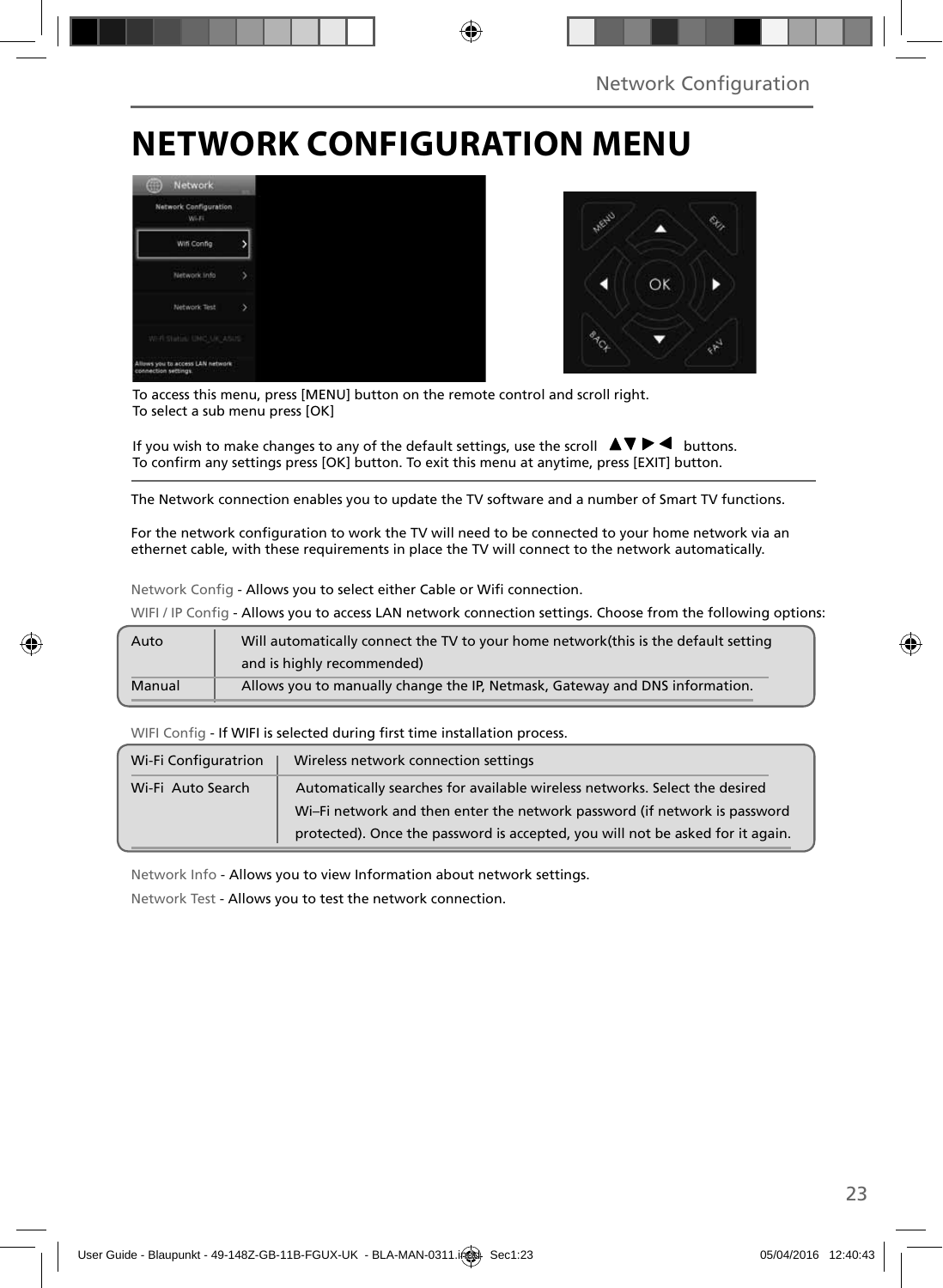# **SETTINGS MENU**





Language - Allows you to change the language of the menu.

Audio Language - Select your preferred primary audio language.

Audio Language 2 - Select your preferred secondary audio language.

Subtitle Language - Select your preferred primary subtitle language.

Subtitle Language 2 - Select your preferred secondary subtitle language.

Hearing Impaired - This allows the user to turn on the Hearing Impaired function, this produces subtitles on the screen which provide a description of what is happening during the selected program.

Blue Screen - Changes the background when there is no input between clear and a blue background (only available on some sources).

First Time Installation - Allows you to access the First Time Installation menu and retune the TV set.

Software Update (USB) - Allows you to update your TV with the newest software using a USB memory stick. Software and instructions are available on our website.

Software Update (NET) - Allows you to update your TV with the newest software via your internet connection. This will require the TV to be connected to the internet and have a blank USB memory stick inserted in to the USB input of the TV. The software will be downloaded on to the blank USB memory stick and then complete the update process.

Reset TV - This resets the menus to factory settings and clears all the TV channels from the television. HDMI CEC (Consumer Electronic Control) - Allows HDMI devices to control each other and allows the user to operate multiple devices with one remote control (only available with compatible devices).

LED Status - Allows the user to switch the LED power indicator light ON or OFF when the TV is being operated. (When this option is set to OFF the LED power indicator light will flash when the remote control is used).

Version Info - Allows you to view the version/information of the software installed on the TV set.

Store Mode - Switch ON/OFF shop demonstration mode (available only if store mode was selected during first time installation).

**Note**: For further support with software updates, contact our technical support team or refer to the 'product support' section of the website. If the TV is using the newest software available it will not attempt to update the software.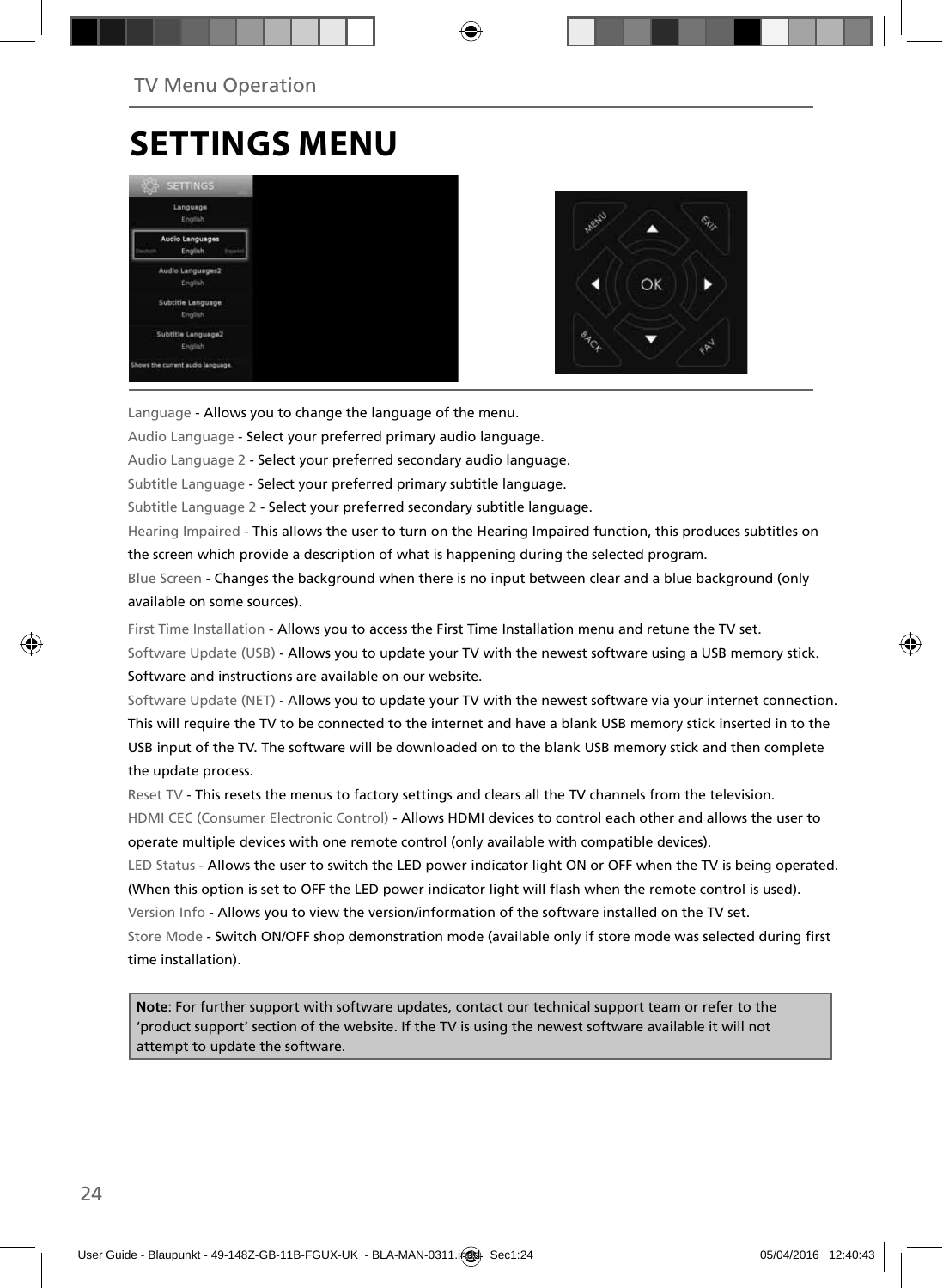# **APPLICATIONS MENU**





To access this menu, press [MENU] button on the remote control and scroll left/right. To select a sub menu press [OK]

If you wish to make changes to any of the default settings, use the scroll  $\Box \Box \blacktriangleright \blacktriangleleft$  buttons. To confirm any settings press [OK] button. To exit this menu at anytime, press the 'MENU', 'EXIT' or 'BACK' button on the remote control.

The Application Menu allows you to access the TV set's "SMART" features. In this menu you can enter various functions including Youtube, Facebook, etc. At the bottom of the screen there are some key apps for easy and quick access.

## Blaupunkt Smart Portal



Blaupunkt Smart Portal is a portal to a variety of apps and multimedia which the TV acesses via the internet. To enter the Blaupunkt Smart Portal you will be prompted to enter a language and accept the terms and conditons. once the relevant information has been entered you will be able to use a range of features such as MUZU.TV, Viewster and Dailymotion. Content is updated and managed from a central source, so look out for new features and updates.



**Note**: If you wish to reset the settings for Blaupunkt Smart Portal back to the default settings, you will need to access the Blaupunkt Smart Portal and enter the settings menu. In the settings menu press the YELLOW button on the remote control, you will then be asked 'Yes' or 'No' to confirm your decision, highlight 'Yes' and press 'OK' on the remote control to complete the reset process.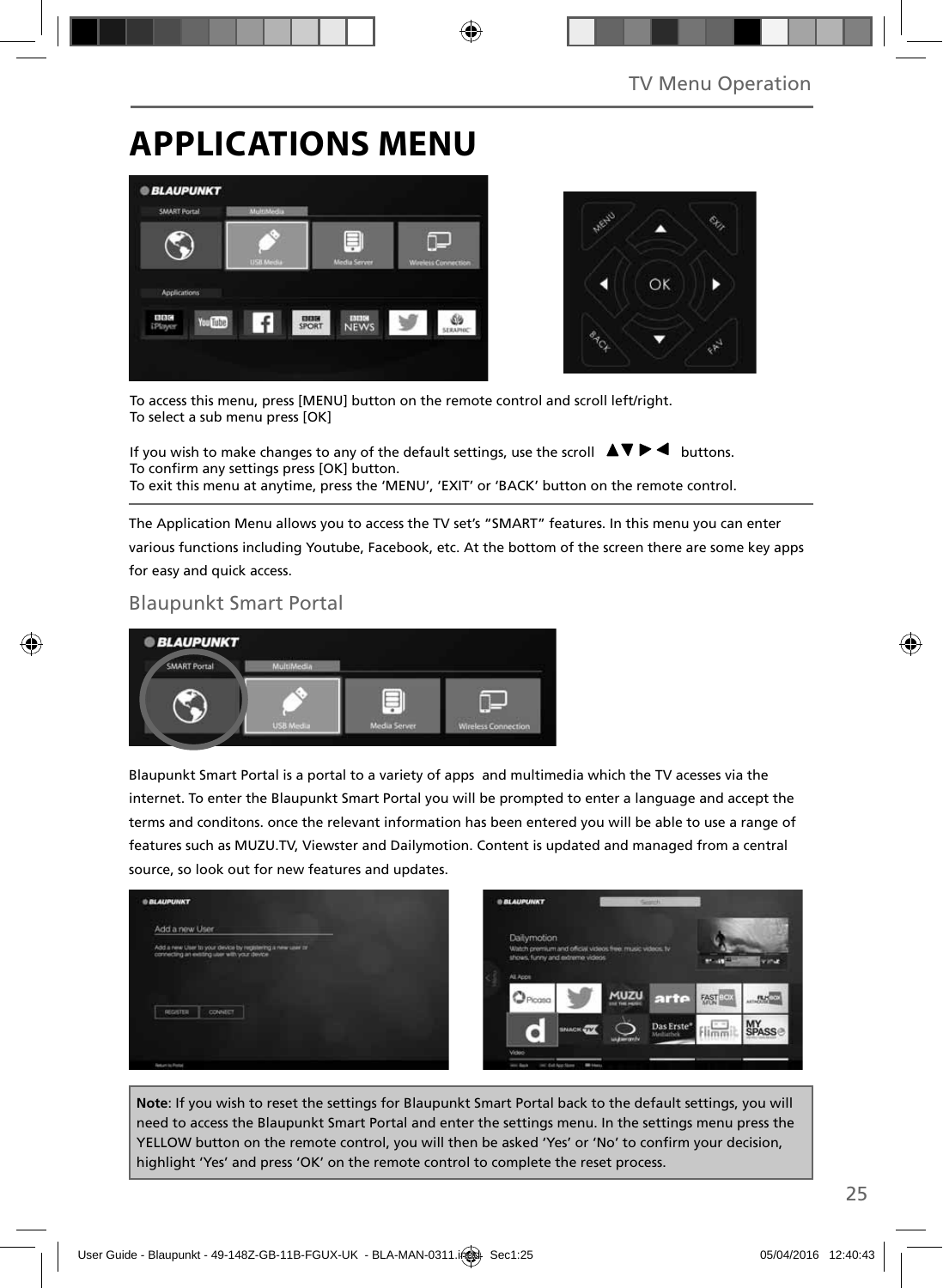# **APPLICATIONS MENU**

USB mode and media server



The USB media and the media server offer the playback of various different types of content that is either saved on your USB memory stick or external media server. (USB mode allows you to view/playback files from an external USB device and Media Server connects to your home network and can view/playback files from your laptop, PC, tablets and smart phones).

When accessing the USB media or media server features the below menu screen will appear. The content will be divided into Photo, Music, Movie and All.



1) You can navigate through the menus using the scroll  $\triangle \triangledown \triangleright \blacktriangleleft$  buttons on the remote control, to confirm the item you wish to play/view press the [OK] button.



3) You can now access the item. Press OK to view.



2) USB mode - Select the USB drive (If your drive only has 1 partition you will only see 1 item) Media server - Select the external device that you would like to access.



4) Whilst viewing your media, you can control the item by using the remote control buttons (below) or by pressing (Info) to access the on-screen playback menu, you can now make your selection by using the  $\blacktriangle \blacktriangledown \blacktriangleright \blacktriangleleft$  and (OK) buttons on the remote control.



Tip: If you experience a playback issue, please ensure the files being used are the correct format (example - the picture plays but no sound) See technical specification page for compatible file types

Note: USB extension cables are not recommended as they can cause a reduction in picture/audio quality and stoppages during play back of USB content.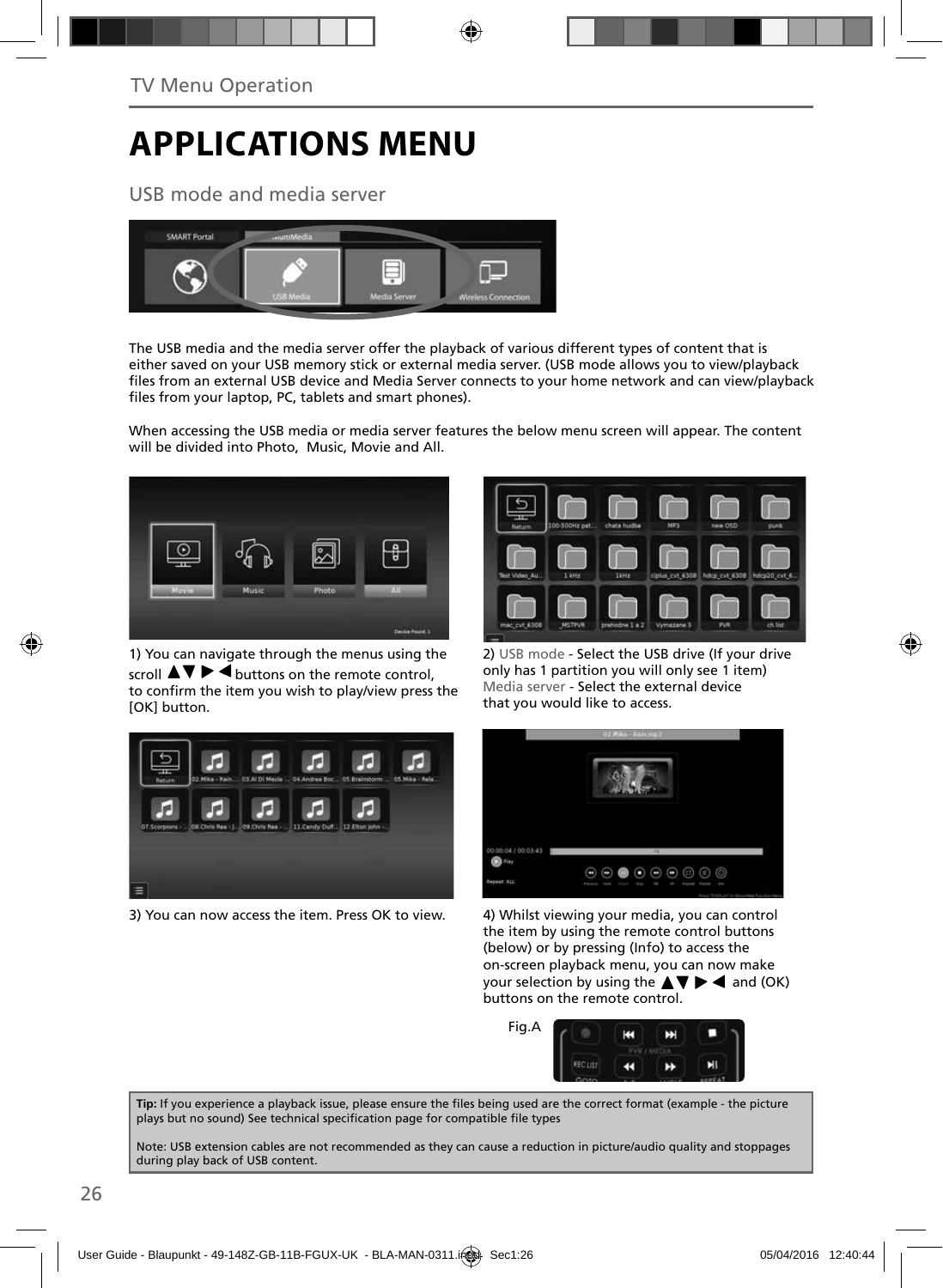# **APPLICATIONS MENU**

## Wireless Connection



The Wireless Connection feature allows you to connect to a compatible external device such as a laptop, tablet and/or smart phone. Once connected, your device will mirror all its content on to the TV, this allows you to view photos, emails and This allows almost unlimited applications including many video on demand and subscription based services, for example Blinkbox, Netflix and Amazon, to be played on your smartphone or tablet and at the same time wirelessly 'streamed' and viewed on the TV.

Many Android and Windows devices include 'Screen Mirroring' as standard. Apple devices do not currently allow it, however, it is possible to 'mirror' from your Apple smart phone or IPad etc. when used with an Apple TV box (available separately).

Some newer / higher spec smartphones, tablets, laptops & computers may include Intel's technology, called WiDi (Wireless Display), WiDi allows you to wirelessly 'mirror' content from your WiDi equipped device directly on to the TV's screen.

**Note**: If your smartphone or tablet does not include 'Mirroring', it may be possible to connect a suitable cable from your device directly to one of the HDMI inputs on the rear of the TV (for example, if your device supports video output and has a Micro USB socket, you can purchase a Micro USB to HDMI cable from your retailer).

## Applications



Contains the most commonly used apps for quick and easy access.

Youtube - Video sharing website allows you to discover, watch and share originally-created videos. BBC iPlayer - Catch up on your favourite BBC TV programmes and view exclusive content.

BBC News - Access the BBC News app for up-to-the-minute and breaking news reports.

BBC Sport - The BBC Sport app offers the latest sports news, live action, scores and highlights.

Web browser - Use the Seraphic app to access websites via the internet.

Twitter - Online social networking service that enables users to send and read short 140-character messages called "tweets".

Facebook - The popular social networking website that allows registered users to create profiles, upload photos and videos.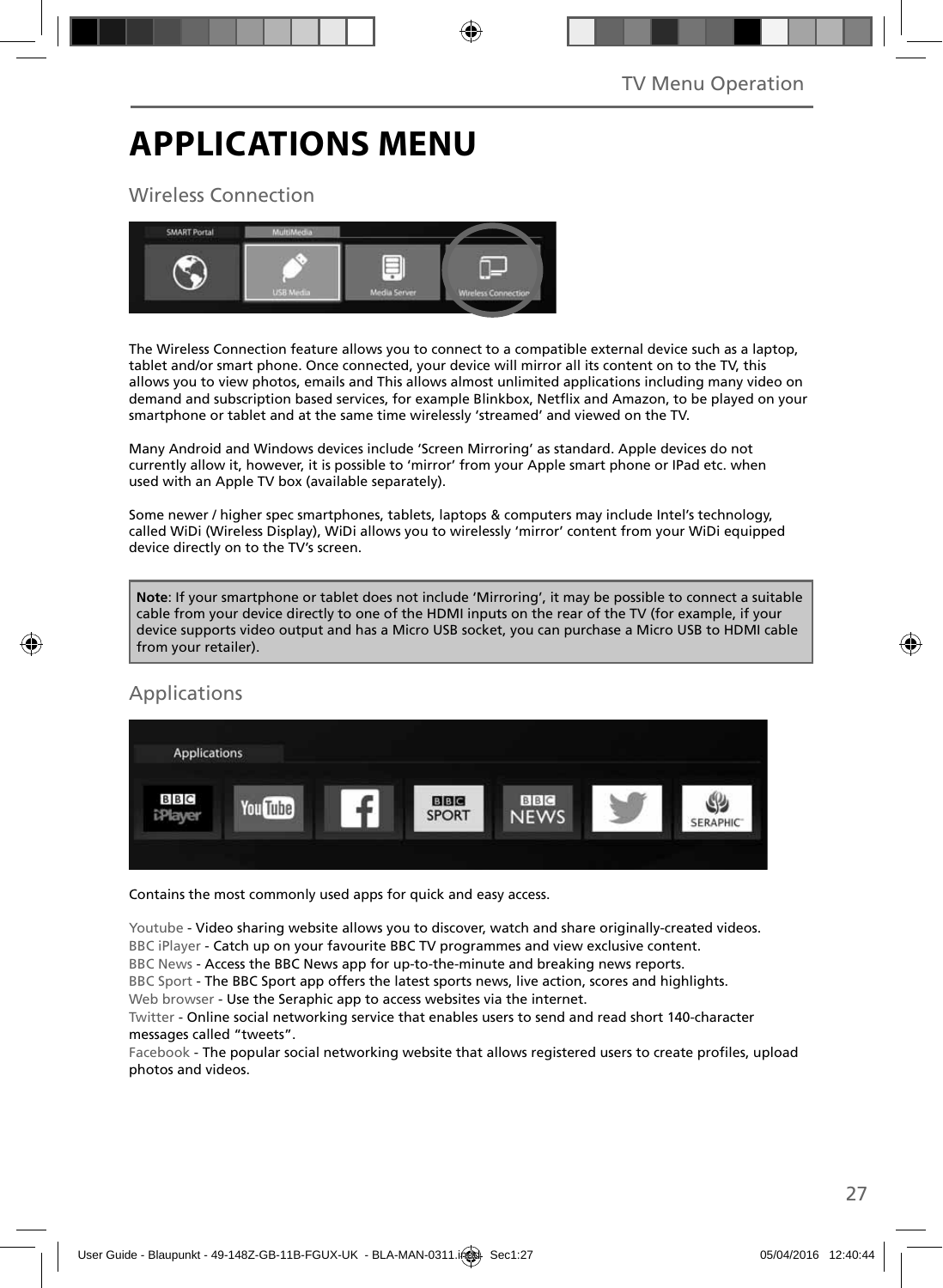# **7 DAY TV GUIDE**

TV Guide is available in Freeview TV mode. It provides information about forthcoming programmes (where supported by the Freeview channel). You can view the start and end time of all programmes and on all channels for the next 7 days and set reminders.

1) Press [TV GUIDE]. The following 7 Day TV Guide will appear..

|                                          | Day TV GUIDE                                |                                   |  |                        |                     | 08 Mar 2016               |  | 10:45           |  |
|------------------------------------------|---------------------------------------------|-----------------------------------|--|------------------------|---------------------|---------------------------|--|-----------------|--|
|                                          | 1 BBC ONE Oxford                            |                                   |  |                        |                     |                           |  |                 |  |
|                                          | 08 Mar 2016<br>$10:00 - 11:00$<br>Lifestyle |                                   |  |                        |                     |                           |  |                 |  |
| Simulcast: BBC ONE HD<br>$10:00 - 11:00$ |                                             |                                   |  |                        |                     |                           |  |                 |  |
| CHANNEL                                  |                                             | 10:00                             |  | 10:30                  |                     | 11:00                     |  | 11:30           |  |
| 1                                        | <b>BBC ONE Oxford</b>                       | Homes Under the Hammer            |  | Countryside 999        |                     | Claimed                   |  |                 |  |
| $\overline{2}$                           | <b>BBC TWO</b>                              | Victoria Derbyshire               |  | <b>BBC News</b>        |                     |                           |  |                 |  |
| 3                                        | ITV                                         |                                   |  |                        | <b>This Morning</b> |                           |  |                 |  |
| 4                                        | Channel 4                                   | Car S.O.S                         |  | Undercover Boss Canada |                     |                           |  |                 |  |
| 5                                        | Channel 5                                   | The Wright Stuff                  |  |                        | Cowboy Builders     |                           |  |                 |  |
| 6                                        | IV2                                         | <b>Dinner Date</b>                |  |                        | <b>Royal Pains</b>  |                           |  |                 |  |
| 7                                        | <b>BBC THREE</b>                            | <b>BBC Three Has Moved Online</b> |  |                        |                     |                           |  |                 |  |
| 8                                        | That's Oxford                               | Oxford Catch up                   |  |                        | Oxford Catch up     |                           |  |                 |  |
|                                          | Record<br>⊙ Move                            | Remind<br>INFO Info               |  | Freeview               |                     | Prev Day<br>$EXIT$ $EXIT$ |  | Next Day<br>⊚oк |  |
|                                          |                                             |                                   |  |                        |                     |                           |  |                 |  |

2) Navigate through the menu using  $\blacktriangle \blacktriangledown \blacktriangleright \blacktriangleleft$ .

You can now:

View a previous day by pressing GREEN View the next day by pressing YELLOW Set a reminder by pressing BLUE

3) Press [EXIT] to exit the 7 day TV Guide

## Channel List

To view the channel list, please ensure that the TV is set to either the analogue or digital source and no menus or TV notifications are displayed.

| Digital TV                                               |             |
|----------------------------------------------------------|-------------|
| 1 BBC ONE Oxford                                         | - pry       |
| 2 BBC TWO                                                | m           |
| 3ITV                                                     | 228         |
| 4 Channel 4                                              | <b>REV</b>  |
| 5 Channel 5                                              | <b>RPV</b>  |
| 6 ITV2                                                   | (TT)        |
| <b>7 BBC THREE</b>                                       | <b>Long</b> |
| 8 That's Oxford                                          | 274         |
| <b>9 BBC FOUR</b>                                        | T(T)        |
| 10 ITV3                                                  | <b>STER</b> |
| Move O Page Up/Down<br><b>@Select &gt; + Select Sort</b> |             |

1) Press [OK] on the remote control and the channel list menu will appear.

2) Scroll through the channel list by using  $\blacktriangle\blacktriangledown$  buttons then press [OK] to view the channel that is currently highlighted.

You can also:

View Freeview HD channels by pressing RED View standard definition Freeview channels by pressing GREEN View radio channels by pressing YELLOW View all channels by pressing BLUE

3) Press [EXIT] to exit the channel list.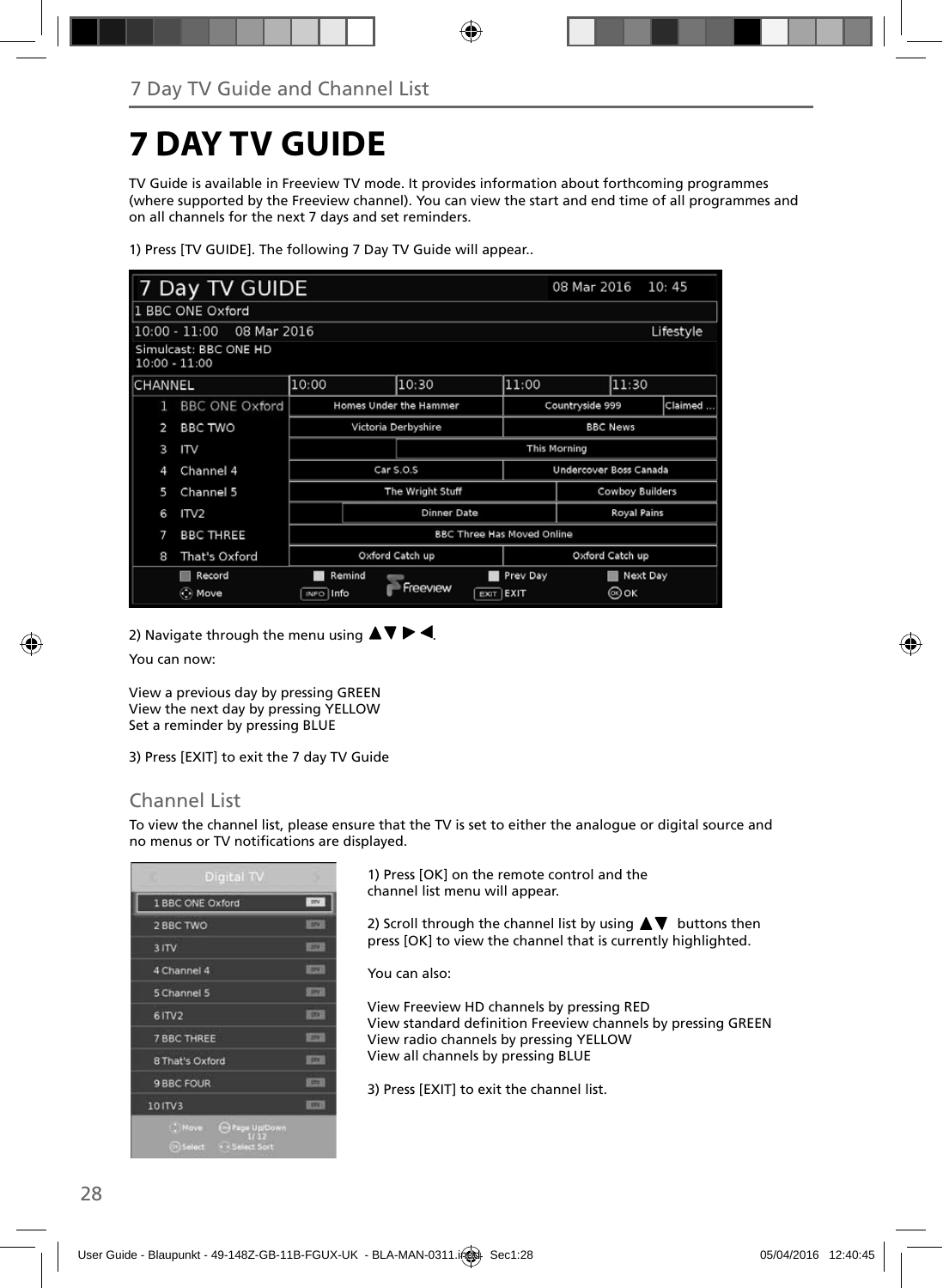## **USING YOUR TV WITH A SKY DIGITAL SET TOP BOX**

### **Option 1) Connecting your TV to your Sky box (when both the TV and Sky Box are located in the same room)**

Depending on your Sky Box & TV model, connect either by SCART or HDMI cables (available separately) .

If connecting by SCART, select the 'Input source' on the TV as SCART. If your TV does not have SCART, please refer to 'Connections' pages in this user guide for alternative ways to connect.

If connecting by HDMI, select the 'Input source' on the TV as HDMI (if the TV has more than 1 HDMI port, ensure you select the input source to match the HDMI numbered port on the rear of the TV).

If you wish to use your Sky remote to operate the TV's functions, you will need a Sky remote control (Revision 9 or later) and you will need to program a 4 digit code into it. See bottom of this page.

### **Option 2) Connecting your TV to your Sky box (when your Sky box is located in a different room to the TV)**

Please note, if you are adding a 'Magic Eye/TV Link' to your system so that you can use your Sky remote control to change the Sky channel in the room where the 2nd TV is located, please refer to the instructions included with the TV link/magic eye in order to ensure the RF or RF2 output on your Sky box is powered on. (The red LED light on the TV link/magic eye will light up if the RF / RF2 output is correctly set



up) If you do not have the instructions that came with the TV link/magic eye, instructions on how to do it can be found on our web site.

1) To tune the TV to the Sky box, on the 2nd TV, select the 'Analogue' input source.

2) Select the channel that you wish to store the Sky box/channel on. (If you do not use channels 1-5 because you no longer have analogue terrestrial channels after digital switchover, you may choose to select channel 1 to store the Sky box/channel, if you still have and use analogue channels 1-5, you may for example decide that channel 6 is the best option for you)

3) Press the corresponding number on the remote control to select the desired analogue channel chosen as per point 2 above.

4) On the TV remote control, press Menu. Now navigate through the menus to select Manual Tuning or Analogue Manual tuning (refer to the Tuning/Channel menu section of this user guide if necessary)

5) Manually tune in the channel (usually, the Sky box is at a frequency between 800Mhz and 850Mhz) once the Sky box/channel is found, press 'OK' to store it.

If you wish to use your Sky remote to operate the TV's functions, you will need a Sky remote control (Revision 9 or later) and you will need to programme a 4 digit code into it. See below.

**Using a Sky remote or a universal remote to operate your TV** 

**Sky remote control** - If you wish to use your Sky remote to operate the basic functions of your TV, you need to program a 4 digit code into it. Please note - you will need a Sky Revision 9 remote control (or later). **The code required for this television is 2134.** If you wish to upgrade/replace your existing Sky remote control to the latest version, you can do so on our website.

**Universal remote control** - If you wish to use a Universal remote control to operate your TV, please refer to the website for a full list of codes. (Please note we only have codes for One for All branded remote controls, if you have an alternative brand of Universal remote, please refer to the manufacturer for the code.)

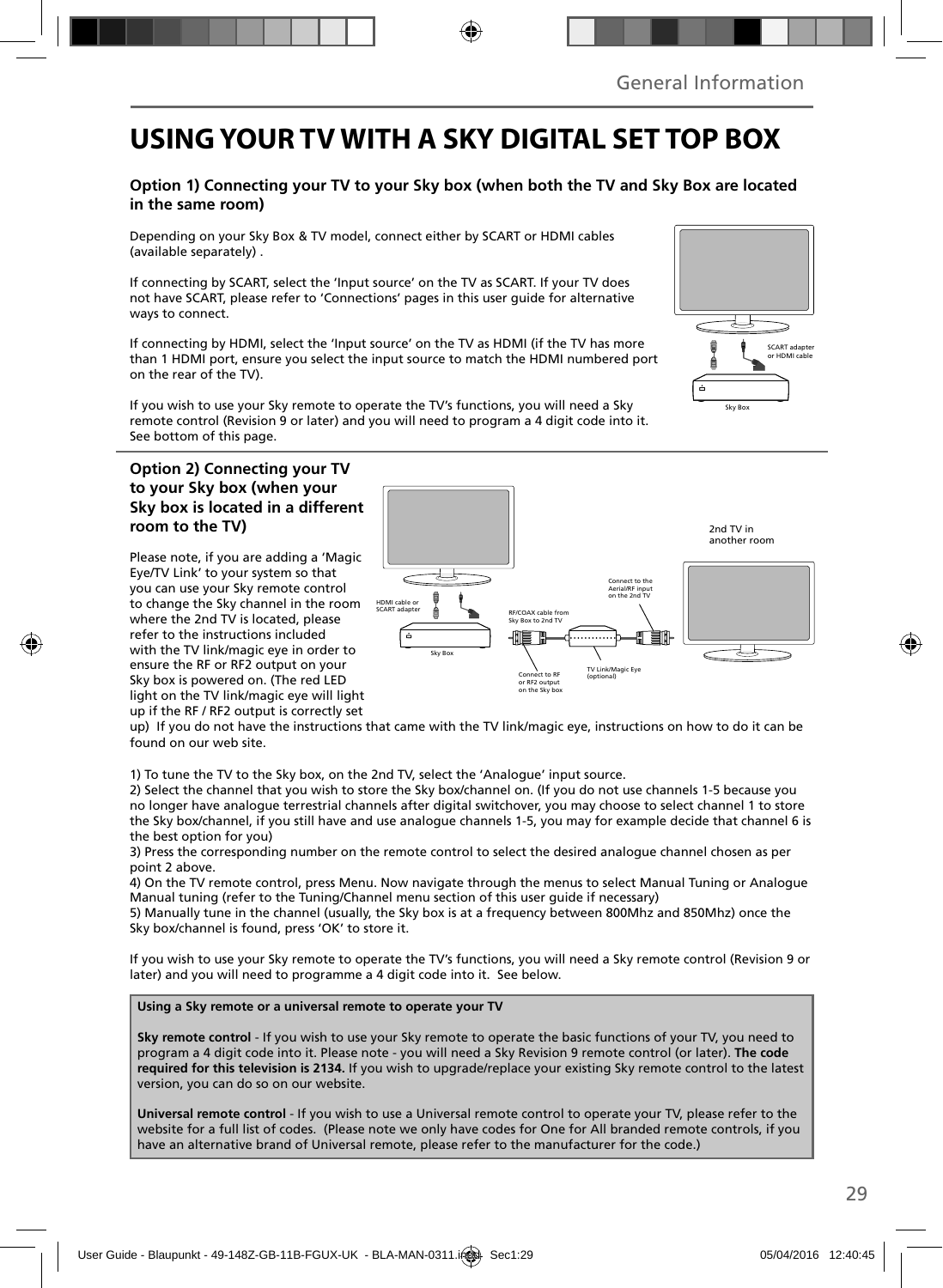# **FREQUENTLY ASKED QUESTIONS**

| General              | I would like to have louder<br>sound by connecting additional<br>speakers. For TV models with<br>digital optical audio output.       | 1) Use the 3.5mm headphone output and a 3.5mm to phono cable (available<br>separately) to connect to an amplifier/surround sound system. Please note this<br>will deactivate the TV's built in speakers.<br>2) Connect a digital optical audio cable from the TV's digital optical audio output<br>to your amplifier/surround systems digital optical audio input.                                                                                                                                                                                                                                                                  |  |
|----------------------|--------------------------------------------------------------------------------------------------------------------------------------|-------------------------------------------------------------------------------------------------------------------------------------------------------------------------------------------------------------------------------------------------------------------------------------------------------------------------------------------------------------------------------------------------------------------------------------------------------------------------------------------------------------------------------------------------------------------------------------------------------------------------------------|--|
| General              | Why are some options in the menu<br>unavailable and greyed out.                                                                      | Some options are only available in certain sources, i.e. HDMI. They are<br>unavailable in the other sources where they have no affect.                                                                                                                                                                                                                                                                                                                                                                                                                                                                                              |  |
| General              | Can I stop my TV automatically<br>turning off after 4hrs?                                                                            | Yes, in the 'Time' menu settings, scroll down to Auto standby and select OFF.                                                                                                                                                                                                                                                                                                                                                                                                                                                                                                                                                       |  |
| TV                   | I have tuned in Digital TV but I<br>am not receiving any or all of the<br>channels and/or the channels I<br>receive are breaking up. | 1) Check you are in an area that can receive Freeview/Saorview, visit www.freeview.co.uk or<br>www.saorview.ie<br>2) Check you are using an aerial that is able to receive a good digital signal. In most cases,<br>you will need an outdoor digital hi-gain/wideband aerial. In areas that have excellent<br>digital coverage, you may be able to use a loft type aerial but it is highly likely that you will<br>also need to connect a booster between the back of the TV and the TV aerial wall socket.<br>Unfortunately, to receive a good enough digital signal, it is not possible to use a portable/<br>indoor type aerial. |  |
| TV                   | I have re-tuned my television but<br>when I switch it off it is not storing<br>the channels.                                         | If the TV does not save the channels when you power it off, it's likely the channel database<br>has become corrupt.<br>1) Turn off the TV.<br>2) Remove the RF/Aerial cable from the rear of the TV and then turn the TV back on again.<br>3) Using the remote control, press Menu followed by 8-8-8-8 to enter the initial setup/first<br>time installation menu.<br>4) Press OK (let the TV run the full tuning process).<br>5) Once completed, turn off the TV, reconnect the RF/Aerial cable then turn the TV back on<br>again.<br>6) Repeat steps 3 & 4.                                                                       |  |
| VCR/DVD<br>Recorder  | I have connected the TV to my VCR<br>or DVD Recorder via SCART but it is<br>not recordina.                                           | In addition to connecting via SCART, you should connect the aerial cable from the wall<br>socket to your VCR/DVD Recorder and another aerial cable from the VCR/DVD Recorder to<br>the TV.                                                                                                                                                                                                                                                                                                                                                                                                                                          |  |
| <b>Game Consoles</b> | I have connected my Playstation/<br>Xbox to the TV via HDMI, but I am<br>not receiving any pictures or sound<br>on my TV             | 1) Ensure the TVs' source is set to HDMI.<br>2) Check your settings on your Playstation/Xbox are as per the Playstation/Xbox<br>instruction manual.                                                                                                                                                                                                                                                                                                                                                                                                                                                                                 |  |
| <b>Game Consoles</b> | I have connected my Playstation/<br>Xbox to the TV via Component<br>cables (red, green & blue) but I am<br>not receiving any sound.  | Component cables only provide HD pictures. For the sound you will need to connect the<br>red & white audio cables on the Playstation/Xbox to the red & white phono inputs (or mini<br>AV input where fitted) on the rear of the TV. Please refer to the 'Connections' pages.                                                                                                                                                                                                                                                                                                                                                        |  |
| System Lock          | I have changed the password<br>on the television and now<br>forgotten it.                                                            | There is a master password of 4711, to gain access to the TV menu and reset the<br>normal password.                                                                                                                                                                                                                                                                                                                                                                                                                                                                                                                                 |  |
| USB Mode             | I have inserted a USB Memory Key,<br>but the TV does not recognise it.                                                               | Ensure the USB Memory Key is formatted to type FAT32.                                                                                                                                                                                                                                                                                                                                                                                                                                                                                                                                                                               |  |
| USB Mode             | Using a USB portable hard drive /<br>larger than 32GB.                                                                               | If you wish to use a portable hard drive larger than 32GB, please note that it must be<br>formatted to the FAT32 file system in order to operate on this TV. Windows XP/Vista<br>computers are only capable of formatting up to 32GB, therefore, you will need a software<br>programme/utility to format larger hard drives.<br>Please refer to the website, www.umc-uk.co.uk, for more information.                                                                                                                                                                                                                                |  |
| Freeview HD          | I cannot access all Freeview<br>channels.                                                                                            | Some data channels for Freeview can only be obtained when the TV's ethernet port is<br>connected to your router.                                                                                                                                                                                                                                                                                                                                                                                                                                                                                                                    |  |
| Freeview HD          | I cannot find the Freeview HD<br>channels.                                                                                           | Freeview HD channels found during tuning will be placed in channel positions above 100.<br>For example, 101 (BBC1 HD), 102 (BBC2 HD) etc.                                                                                                                                                                                                                                                                                                                                                                                                                                                                                           |  |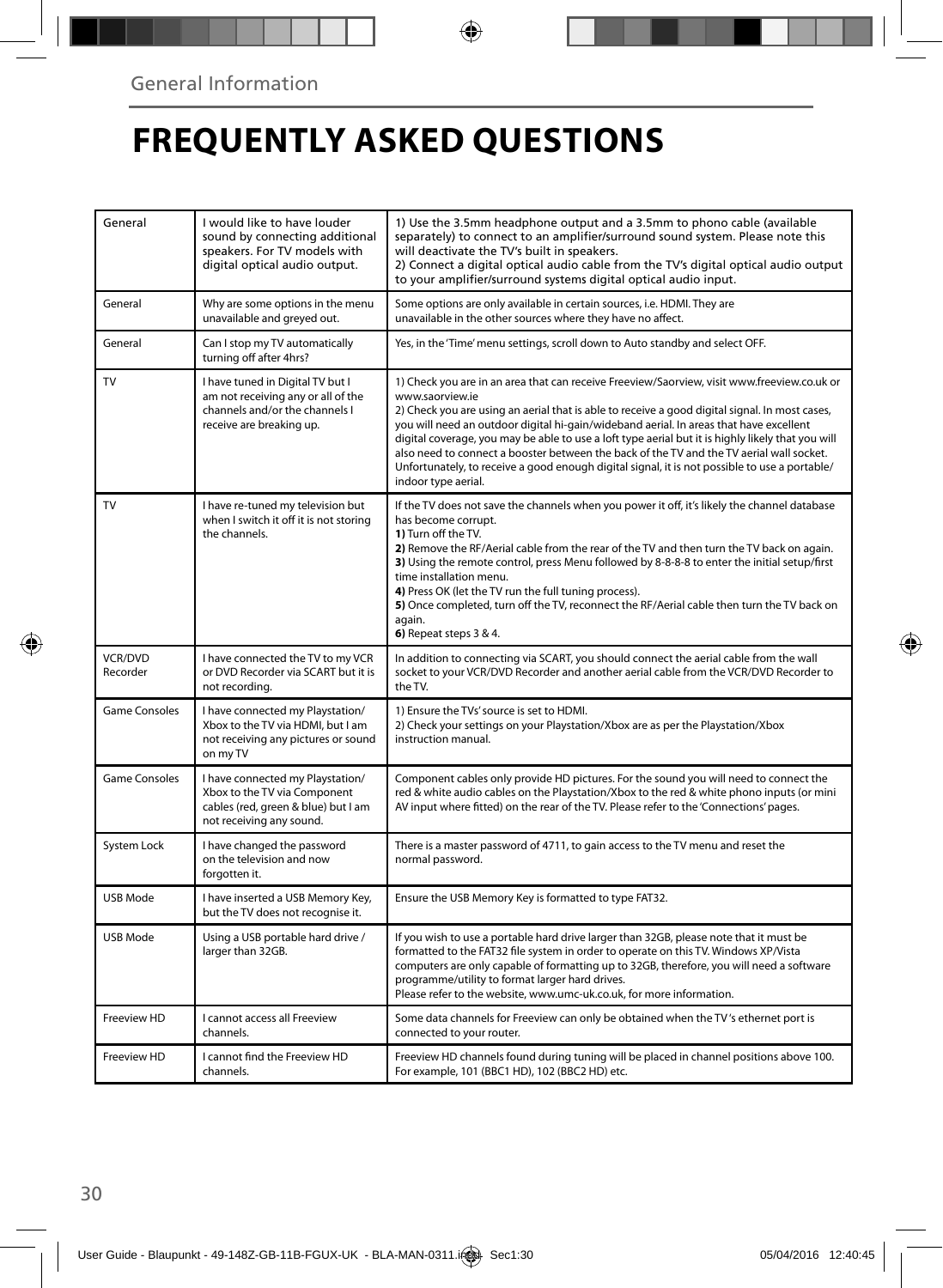# **FREQUENTLY ASKED QUESTIONS**

| Smart | I cannot access Smart apps on my<br>Smart TV.                             | Check your TV is connected to the internet and there is suitable signal strength.<br>You can carry out a Network Test as follows:<br>1) Press Menu on the remote control.<br>2) Select 'Network' Menu then 'Network Test'.<br>3) This will show the status of the internet connection.<br>If you have no internet connection you must re-connect your TV as follows:<br>1) Press Menu on the remote control.<br>2) Select 'Network' Menu then 'Wi-fi config'.<br>3) Then 'Wifi Auto Search'.<br>4) The TV will then automatically search for Networks.<br>5) Select the desired network then enter the Network password.<br>6) The TV will then connect.<br>Note: An icon will appear in the top right hand side of the Application page to show you if<br>the TV is connected to the internet. |
|-------|---------------------------------------------------------------------------|-------------------------------------------------------------------------------------------------------------------------------------------------------------------------------------------------------------------------------------------------------------------------------------------------------------------------------------------------------------------------------------------------------------------------------------------------------------------------------------------------------------------------------------------------------------------------------------------------------------------------------------------------------------------------------------------------------------------------------------------------------------------------------------------------|
| Smart | cannot access content through the<br>Media Server settings                | Check your TV is connected to your local network and there is suitable signal strength.<br>Check the server devices you are trying to connect with are also on the Network and are set<br>to share content.                                                                                                                                                                                                                                                                                                                                                                                                                                                                                                                                                                                     |
| Smart | cannot access content through the<br><b>Wireless Connection settings</b>  | Ensure the device you are trying to mirror onto the TV is correctly paired with the TV.<br>Check the settings on the device, move your device closer to the TV set, check the user<br>quide of the device to ensure it is compatible with this function.                                                                                                                                                                                                                                                                                                                                                                                                                                                                                                                                        |
| Smart | While using Media Server, access is<br>not possible or connection is slow | If the folder you are attempting to view contains a large amount of files, it may take a little<br>while to load, this is normal, content may be blocked on the host PC. Reconfigure the host<br>PC to allow external access.<br>Note: Host may not be connected to your network.                                                                                                                                                                                                                                                                                                                                                                                                                                                                                                               |
| Smart | <b>Lcannot access Facebook or Twitter</b>                                 | Ensure that you have an active account and that your network is not blocking access to<br>these sites.                                                                                                                                                                                                                                                                                                                                                                                                                                                                                                                                                                                                                                                                                          |
| Smart | The YouTube app does not work<br>and/or is erratic                        | Ensure that your network is not blocking access to YouTube and the speed of your internet<br>connection is fast enough for viewing YouTube content.                                                                                                                                                                                                                                                                                                                                                                                                                                                                                                                                                                                                                                             |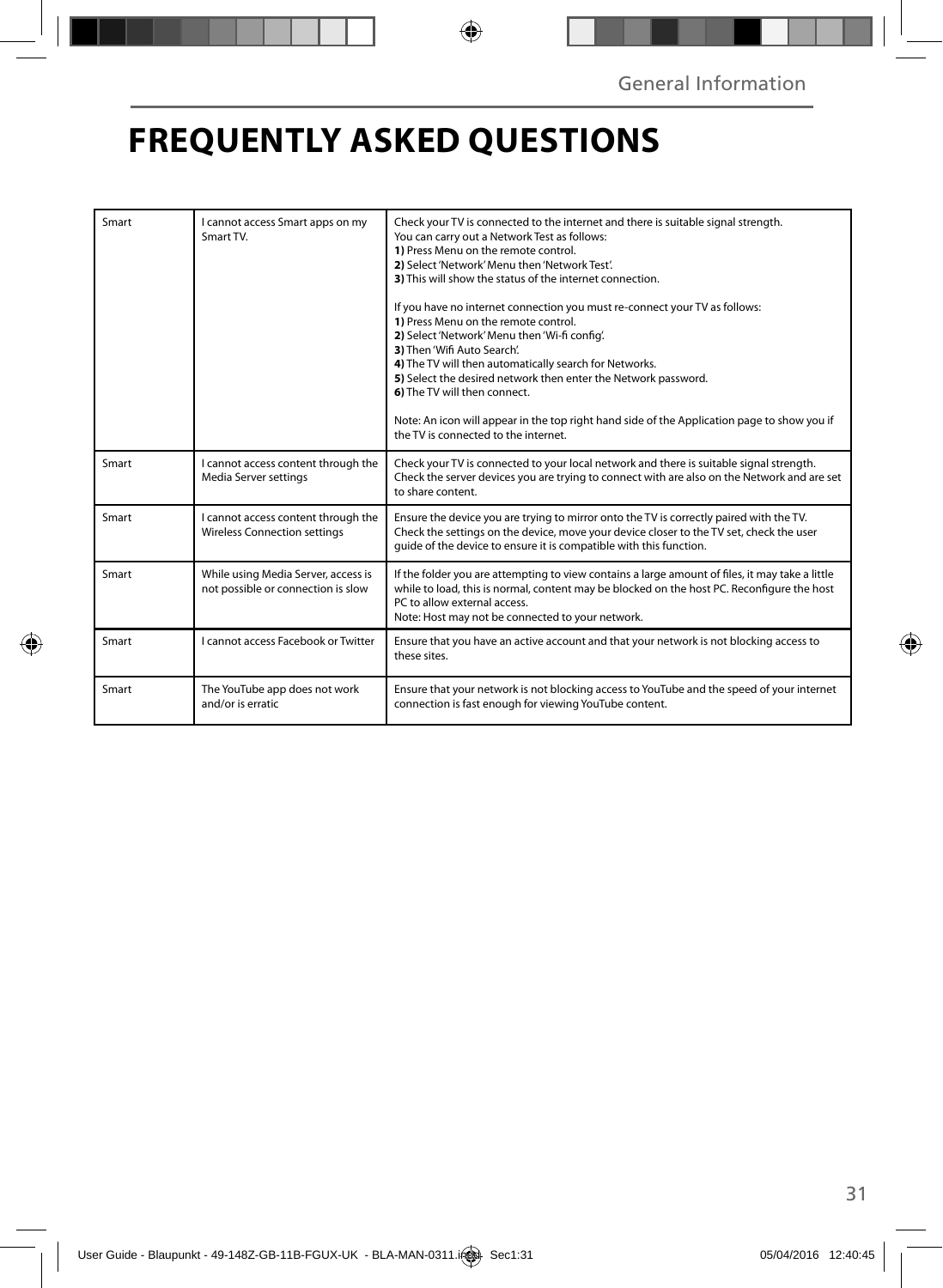# **TECHNICAL SPECIFICATION**

## **Product fiche**

| <b>Trademark</b>                                                                                     | <b>Blaupunkt</b>    |  |  |
|------------------------------------------------------------------------------------------------------|---------------------|--|--|
| <b>Model ID</b>                                                                                      | 49/148Z-GB-11B-FGUX |  |  |
| Energy effiency class                                                                                | $A+$                |  |  |
| Visible screen size (diagonal)                                                                       | 123 cm / 49 inches  |  |  |
| On mode power consumption                                                                            | 67.0W               |  |  |
| Annual energy consumption *1                                                                         | 98 kWh              |  |  |
| Standby power consumption *2                                                                         | < 0.50 W            |  |  |
| Off mode power consumption                                                                           | 0 <sub>W</sub>      |  |  |
| Screen resolution                                                                                    | 1920 (H) x 1080(V)  |  |  |
| t. Energy consumption XYZ kWh per year, based on the power consumption of the television operating * |                     |  |  |

\*1: Energy consumption XYZ kWh per year, based on the power consumption of the television operating 4 hours per day for 365 days. The actual energy consumption will depend on how the television is used. \*2: When the TV is turned off with the remote control/standby button and no function is active.

## **Additional Technical Information**

| <b>RF</b>                       | 75 ohm Antenna / Analog / DVB                                                                                                                                                              |  |  |
|---------------------------------|--------------------------------------------------------------------------------------------------------------------------------------------------------------------------------------------|--|--|
| Inputs                          | 3 x HDMI, 1 x USB, 1 x Mini Composite Video/CVBS,<br>1 x Mini Component/YPbPr,<br>1 x VGA/PC, 1 x 3.5mm jack for PC audio input,<br>1 x shared audio for Composite Video & Component/YPbPr |  |  |
| Sound Outputs                   | 1 x Digital Optical Audio output, 1 x 3.5mm Headphone                                                                                                                                      |  |  |
| Speaker / Amplifier Watts (RMS) | $2 \times 10 / 2 \times 8$                                                                                                                                                                 |  |  |
| Voltage and power consumption   | 110-240V 50 / 60Hz<br>67/95/110W<br>(ecomode/standard/max)                                                                                                                                 |  |  |
| Dimensions including stand (mm) | 1114 W x 702 H x 230 D                                                                                                                                                                     |  |  |
| Net weight (Kgs)                | 11.4                                                                                                                                                                                       |  |  |
| <b>Wall Mounting</b>            | VESA 200 x 200 (mm)                                                                                                                                                                        |  |  |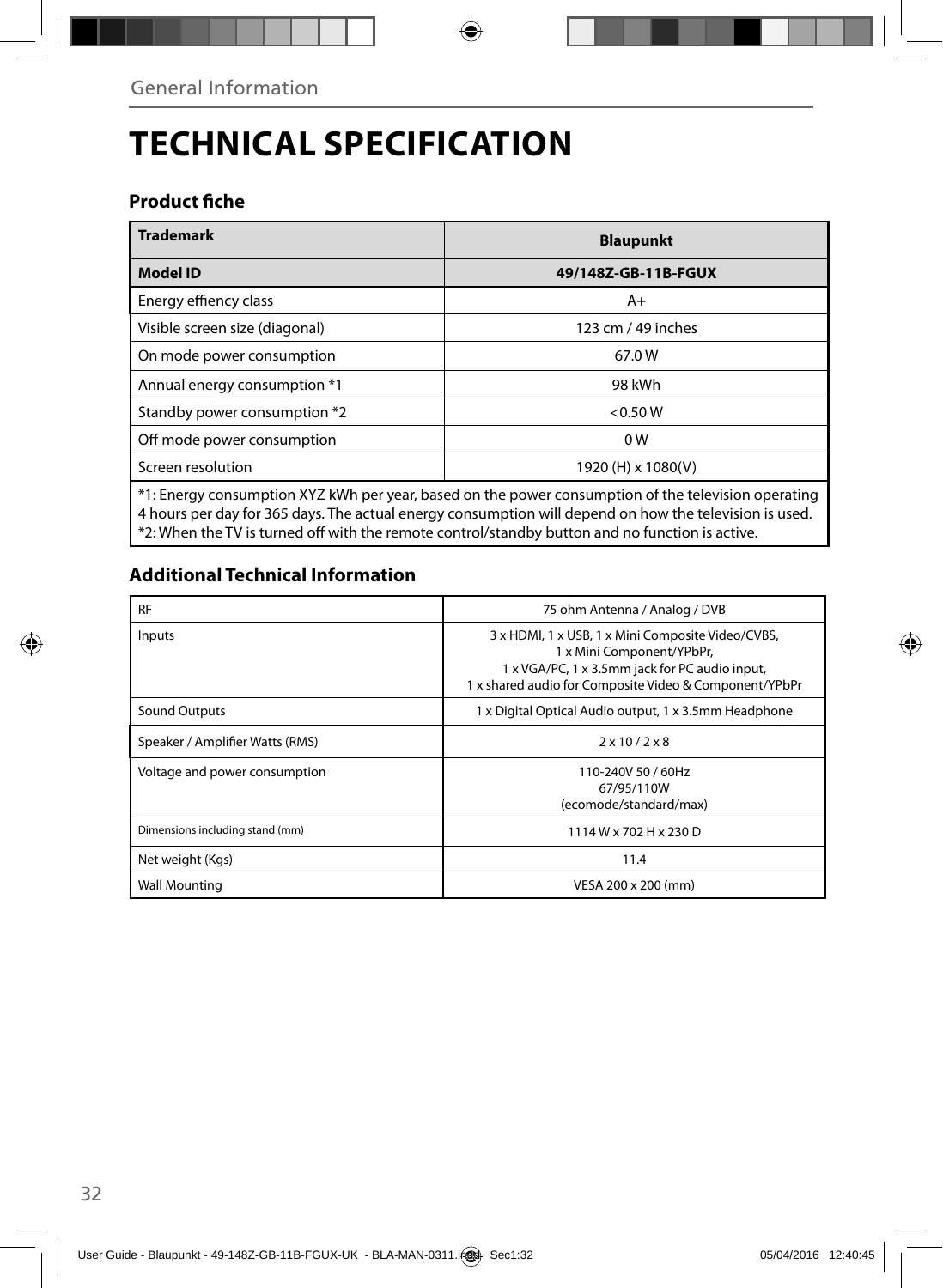# **TECHNICAL SPECIFICATION**

## **Compatible files in USB Mode**

| Media |                                    | <b>Video Decoder</b>             |                                     |                                                                     |  |  |
|-------|------------------------------------|----------------------------------|-------------------------------------|---------------------------------------------------------------------|--|--|
|       | File Ext.                          | Video<br>Audio                   |                                     | Remark                                                              |  |  |
|       | .mpg/.mpeg<br>/.dat                | MPEG-1, MPEG-2                   |                                     |                                                                     |  |  |
|       | .ts/.trp/.tp/.<br>m <sub>2ts</sub> | MPEG-2, H.264, VC1, AVS          |                                     | Max Solution:<br>1920×1080                                          |  |  |
|       | .vob                               | MPEG-2                           |                                     |                                                                     |  |  |
|       | .mp4                               | MPEG-4, Xvid, H.264              |                                     | Max Data Rate:<br>40 Mbps                                           |  |  |
|       | .rm/.rmvb                          | Rm codec                         |                                     |                                                                     |  |  |
| Movie | .mkv                               | MPEG-1, MPEG-2, MPEG-4,<br>H.264 | MP3, WMA,<br>AAC, LPCM,             |                                                                     |  |  |
|       | .avi                               | MPEG-2, MPEG-4,<br>Xvid, H.264   | AC3                                 |                                                                     |  |  |
|       | Motion JPEG                        | <b>JPEG</b>                      |                                     | 640×480<br>Max Solution:<br>Max Data Rate:<br>10 Mbps               |  |  |
|       | .asf,wmv                           | VC <sub>1</sub>                  |                                     |                                                                     |  |  |
|       | .flv/.swf                          | H.264, AVC, Sorenson<br>H.263    |                                     | Max Solution:<br>1920×1080<br>Max Data Rate:<br>40 Mbps             |  |  |
|       | .mp3                               |                                  | MPEG1/2 (Layer1,<br>Layer2, Layer3) | Sample<br>Rate: 16KHz~48KHz<br>BitRate:<br>32K~448Kbps              |  |  |
| Music |                                    | --                               | <b>WMA</b>                          | <b>BitRate:</b><br>128Kbps~320Kbps<br>Sampling rate<br>: 8KHz-48KHz |  |  |
|       | .wma/.asf                          |                                  | WMA pro                             | BitRate:<br><768Kbps<br>Sampling rate<br>: ~96KHz                   |  |  |
|       | .ogg                               | --                               | OGG                                 | Sample Rate:<br>$~\sim$ 48KHz                                       |  |  |
|       | .m4a/.aac                          |                                  | AAC HEAAC                           | Sample Rate:<br>8K~48KHz<br>24K~384Kbps<br><b>Bit Rate:</b>         |  |  |
|       |                                    | Progressive JPEG                 |                                     | Max Resolution:<br>1024×768                                         |  |  |
|       | .jpg/<br>.jpeg                     | <b>Baseline JPEG</b>             | Max Resolution:                     |                                                                     |  |  |
|       |                                    |                                  |                                     | 1920×8×1088×8                                                       |  |  |
| Photo | .bmp                               | BMP                              |                                     | Max Resolution:<br>9600×6400                                        |  |  |
|       | Non-Interlaced<br>.png             |                                  |                                     | Max Resolution:<br>9600×6400                                        |  |  |
|       |                                    | Interlaced                       | 1200×800<br>Max Resolution:         |                                                                     |  |  |